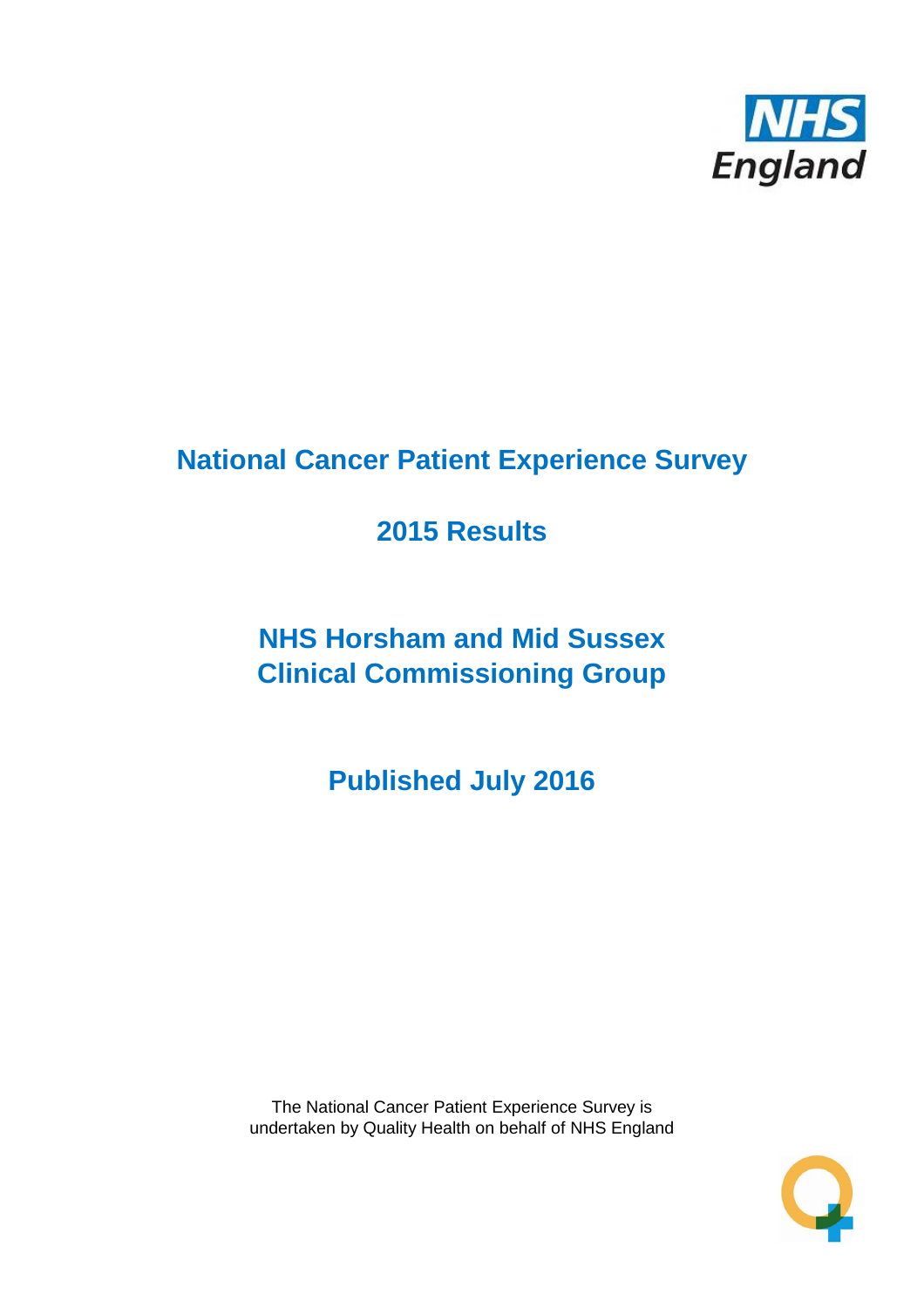### **Introduction**

The National Cancer Patient Experience Survey 2015 is the fifth iteration of the survey first undertaken in 2010. It has been designed to monitor national progress on cancer care; to provide information to drive local quality improvements; to assist commissioners and providers of cancer care; and to inform the work of the various charities and stakeholder groups supporting cancer patients.

The survey was overseen by a national Cancer Patient Experience Advisory Group. This Advisory Group set the principles and objectives of the survey programme and guided questionnaire development.

The survey was commissioned and managed by NHS England. The survey provider, Quality Health, is responsible for designing, running and analysing the survey.

Full national results and other reports are available at www.ncpes.co.uk

Further details on the survey methodology and changes to the 2015 survey can be found in the Annex. Note that a number of significant changes were made to the 2015 survey so caution should be taken in directly comparing data from the 2015 survey to the findings of the previous CPES surveys. No comparisons with previous surveys are presented in this report.

#### **This report**

The report shows how this CCG scored for each question in the survey, compared with national results. It is aimed at helping individual CCGs to understand their performance and identify areas for local improvement.

Note that responses for questions with 1-20 respondents have been suppressed. This is to protect patient confidentiality and because uncertainty around the result is too great.

#### **Data tables**

The data tables presented in this report show the following for each question:

- **Column 1** shows the number of respondents to this question
- **Column 2** shows the unadjusted 2015 score for this CCG
- **Column 3** shows the case-mix adjusted 2015 score for this CCG
- **Column 4** shows the lower limit of the expected range of scores for this CCG (the top of the pale blue section on the Comparability chart - see below)
- **Column 5** shows the upper limit of the expected range of scores for this CCG (the bottom of the dark blue section on the Comparability chart - see below)
- **Column 6** shows the National Average score for this question.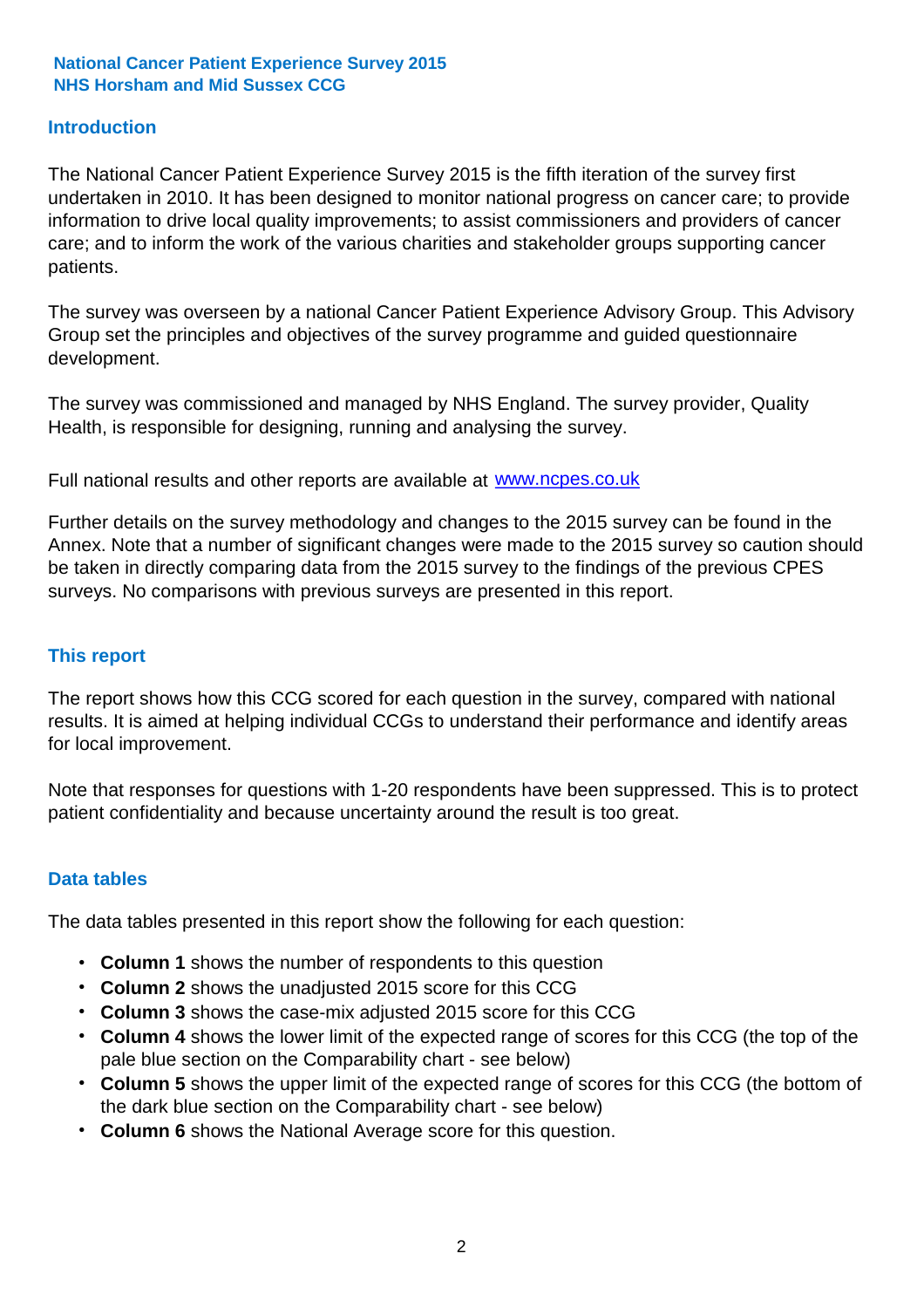Results for individual response options are presented in the detailed data tables **WWW.ncpes.co.uk** Confidence Intervals for unadjusted and case-mix adjusted data are provided in these tables.

Expected ranges and 95% Confidence Intervals highlight the uncertainty around the results. The size of the expected ranges and confidence intervals will be different for each question, and depends on the number of respondents and the range of their responses.

For further details on case-mix adjustment and the scoring methodology used, please refer to the Annex.

### **Comparability charts**

For the 2015 survey, we have adopted the CQC standard for reporting comparative performance, based on calculation of "expected ranges". This means that CCGs will be flagged as outliers only if there is statistical evidence that their scores deviate (positively or negatively) from the range of scores that would be expected for CCGs of the same size.

The Comparability charts in this report show a bar with these expected ranges (in grey), higher than expected (in dark blue), and lower than expected (in pale blue). A black dot represents the actual score of this CCG.

The same colour convention has been used in Column 3 of the Data tables.

For further details on expected ranges, please refer to the technical document at **www.ncpes.co.uk** 

#### **Tumour group tables**

The final set of tables in this report show the scores for each question for each of the 13 tumour groups, with a comparative national score for that tumour group.

These breakdowns are intended as additional information for CCGs to understand the differences between the experiences of patients with different types of cancer. The numbers are generally relatively small and may not be statistically significant. They should therefore be treated with some caution.

#### **Notes on specific questions**

Question 5 in the survey has not been scored. However, the unscored data is useful and has been published alongside the other results in this report. This question asked respondents to "tick all that apply". The results show all of the responses given including where respondents chose two or more options.

Questions used to direct respondents to different parts of the survey (questions 4, 17, 24, 27, 40, 43, 46) and other demographic and information questions are not reported.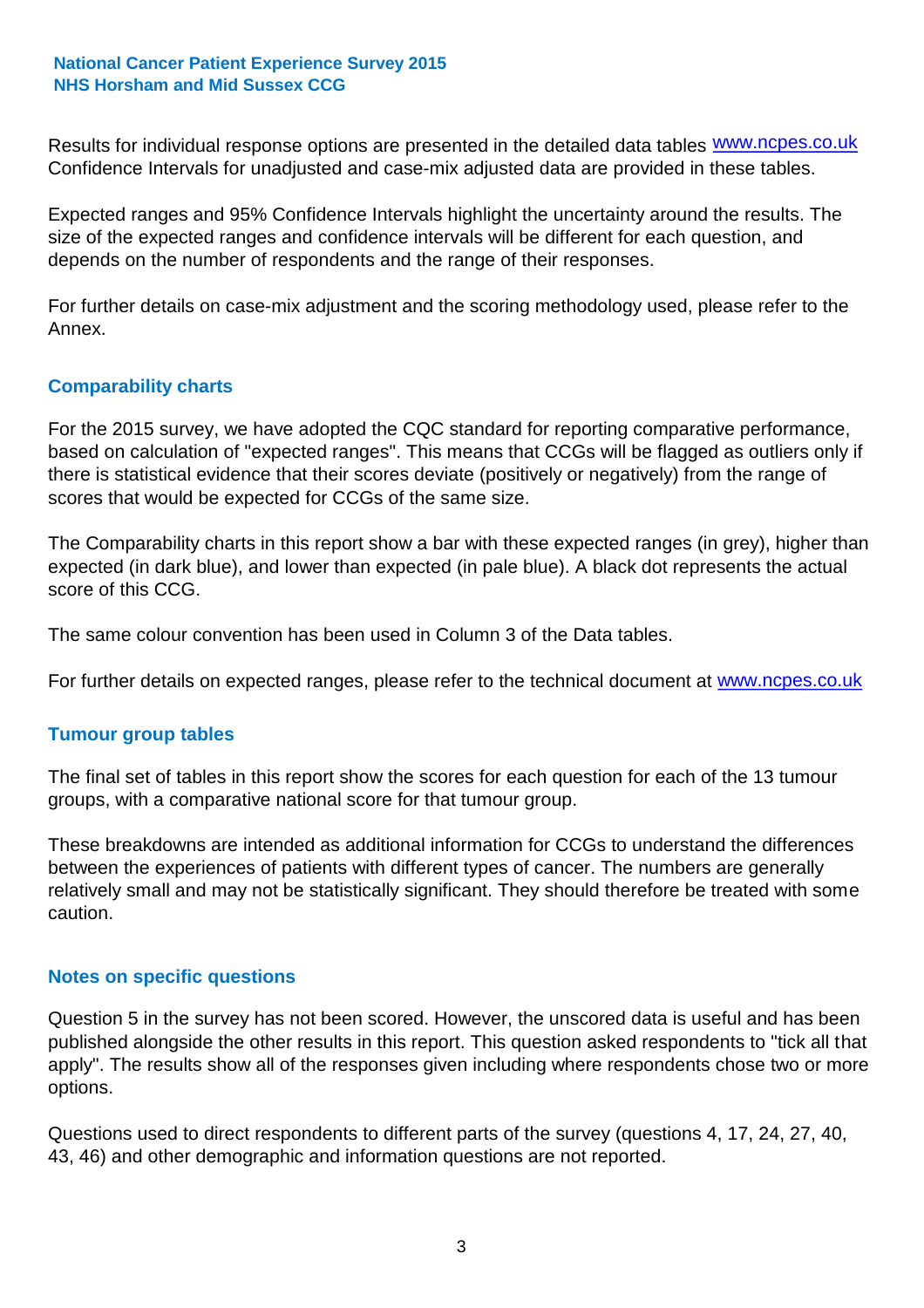#### **How to use the data**

Unadjusted data should be used to see the actual responses from patients relating to the CCG.

Case-mix adjusted data, together with expected ranges, should be used to understand whether the results are significantly higher or lower than national results.

Case-mix adjusted data, together with (case-mix adjusted) Confidence Intervals (presented in the detailed data tables **www.ncpes.co.uk**), should be used to understand whether the results are significantly higher or lower than the results for another CCG.

#### **Response rates**

Numbers of respondents by tumour group, age and gender can be found in the Annex.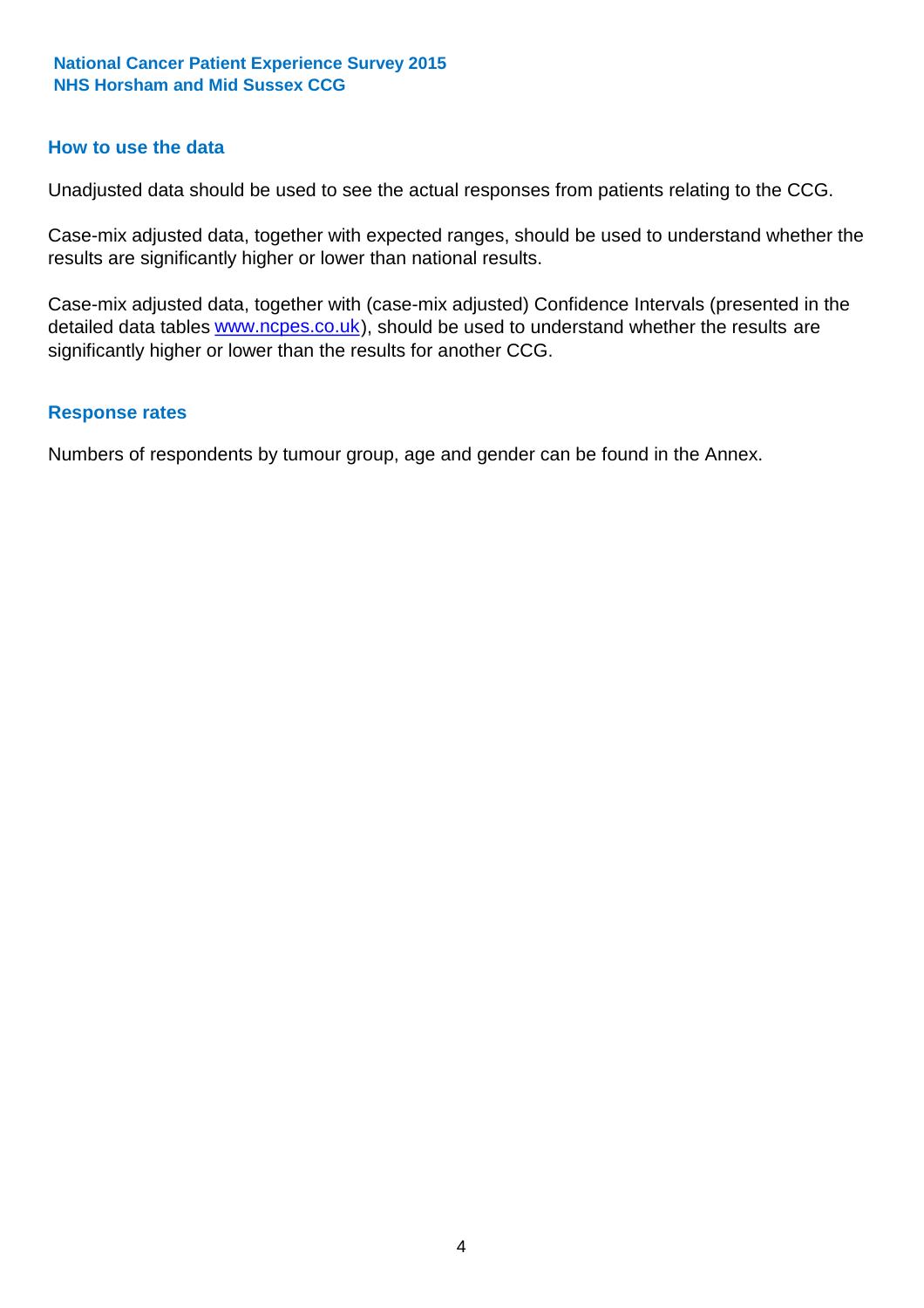### **Executive Summary**

average rating of 8.7. Asked to rate their care on a scale of zero (very poor) to 10 (very good), respondents gave an

The following questions are included in phase 1 of the Cancer Dashboard developed by Public Health England and NHS England\*:

- **78%** of respondents said that they were definitely involved as much as they wanted to be in decisions about their care and treatment
- **91%** of respondents said that they were given the name of a Clinical Nurse Specialist who would support them through their treatment
- when asked how easy or difficult it had been to contact their Clinical Nurse Specialist 83% of respondents said that it had been 'quite easy' or 'very easy'
- **89%** of respondents said that, overall, they were always treated with dignity and respect they were in hospital
- **92%** of respondents said that hospital staff told them who to contact if they were worried about their condition or treatment after they left hospital
- **59%** of respondents said that they thought the GPs and nurses at their general practice definitely did everything they could to support them while they were having cancer treatment.

Detailed results for these and other questions are set out in the sections that follow.

#### \* www.cancerdata.nhs.uk/dashboard

The questions were selected in discussion with the national Cancer Patient Experience Advisory Group and reflect four key patient experience domains: provision of information; involvement in decisions; care transition; interpersonal relations, respect and dignity. The figures presented above are all case-mix adjusted.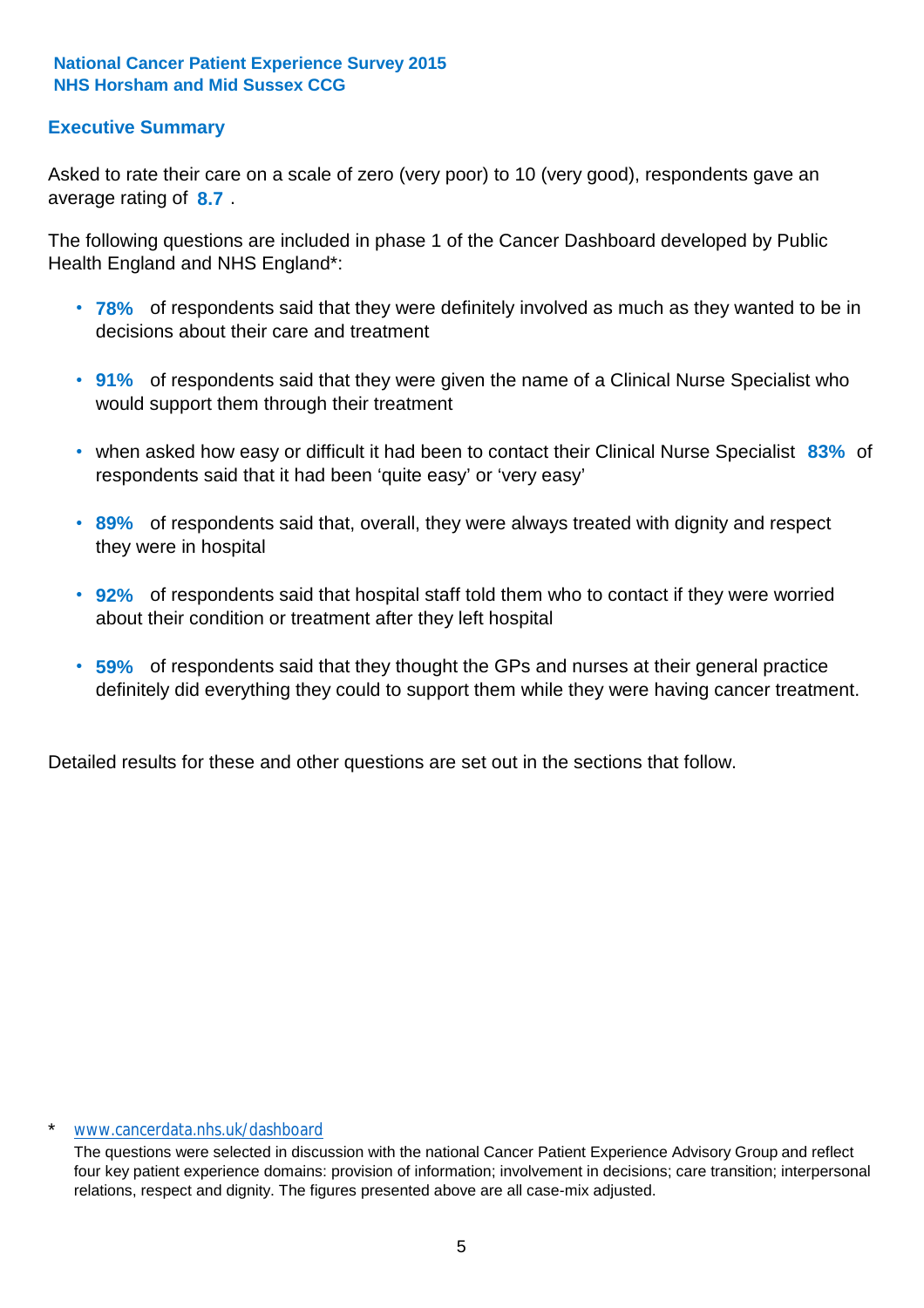# **Questions which scored outside expected range**

|          |                                                                                            |                                                    | 2015 Case-mix Adjusted                              |                                       |                                       |                              |  |  |  |
|----------|--------------------------------------------------------------------------------------------|----------------------------------------------------|-----------------------------------------------------|---------------------------------------|---------------------------------------|------------------------------|--|--|--|
| Question |                                                                                            | శె<br>ਕ੍ਰੋ<br>Number of<br>sins<br>pondents<br>SCG | Perc<br>this<br>entage<br>is CCG<br>2015<br>۵<br>ţa | Lower limit<br>expected<br>range<br>₽ | Upper limit<br>expected<br>range<br>₽ | National<br>Average<br>Score |  |  |  |
|          | <b>Diagnostic tests</b>                                                                    |                                                    |                                                     |                                       |                                       |                              |  |  |  |
| Q7       | Given complete explanation of test results in understandable<br>way                        | 235                                                | 73%                                                 | 74%                                   | 84%                                   | 79%                          |  |  |  |
|          | Finding out what was wrong with you                                                        |                                                    |                                                     |                                       |                                       |                              |  |  |  |
| Q8       | Patient told they could bring a family member or friend when<br>first told they had cancer | 228                                                | 88%                                                 | 73%                                   | 84%                                   | 79%                          |  |  |  |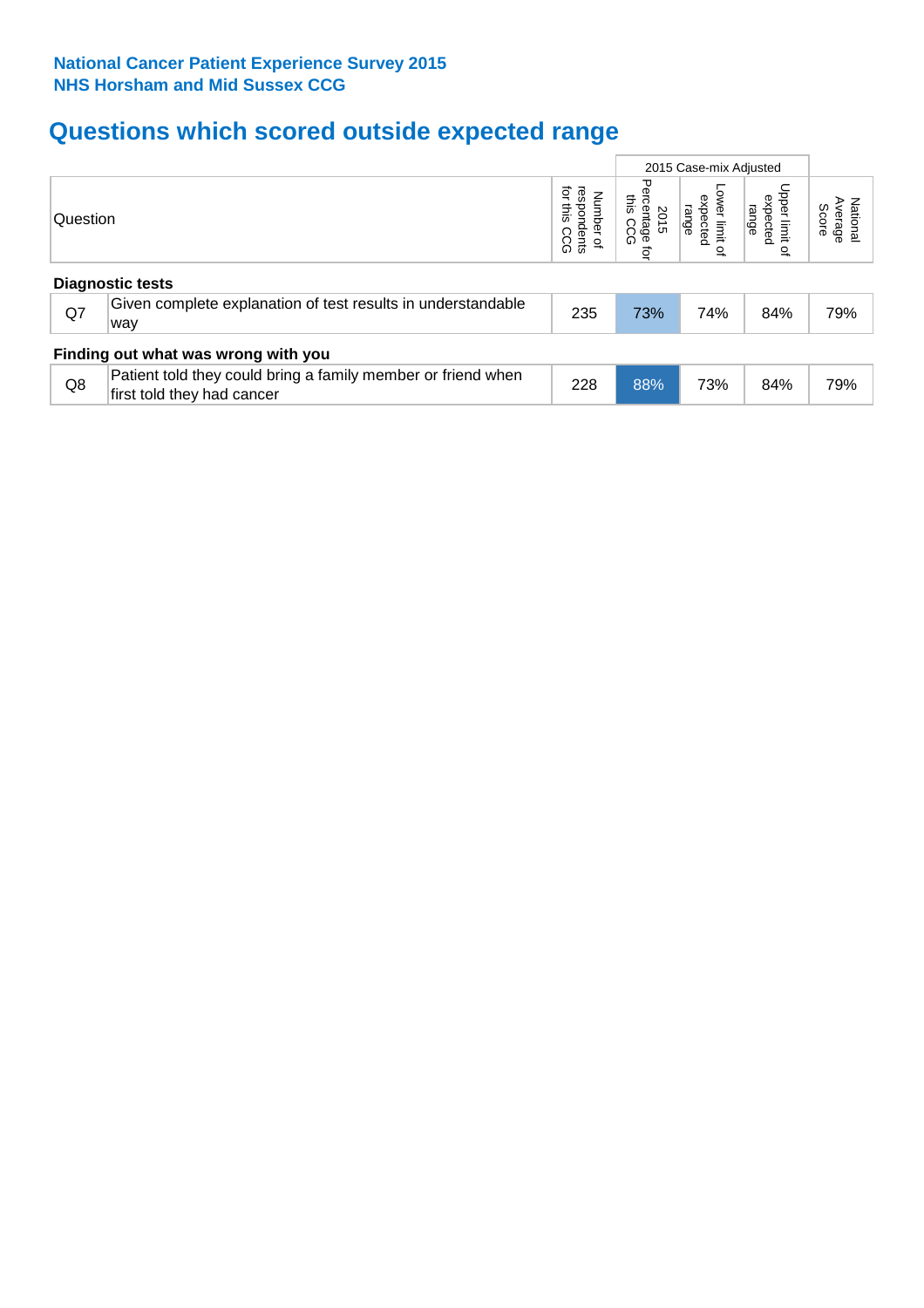# **CCG results**

### **Seeing your GP**



|    |                                                                |                                         |                             |               | 2015 Case-mix Adjusted     |                            |                           |
|----|----------------------------------------------------------------|-----------------------------------------|-----------------------------|---------------|----------------------------|----------------------------|---------------------------|
|    | Question                                                       | respondents<br>Number<br>$\overline{a}$ | 2015<br>Unadjusted<br>Score | 2015<br>Score | Expected<br>range<br>lower | Expected<br>range<br>dpper | National Average<br>Score |
| Q1 | Saw GP once / twice before being told had to go to<br>hospital | 213                                     | 77%                         | 77%           | 70%                        | 82%                        | 76%                       |
| Q2 | Patient thought they were seen as soon as necessary            | 272                                     | 80%                         | 81%           | 78%                        | 87%                        | 82%                       |

|    |                                                                             |                                                 | No. |
|----|-----------------------------------------------------------------------------|-------------------------------------------------|-----|
|    |                                                                             | Yes                                             |     |
| Q5 | Beforehand, did you have all the<br>information you needed about your test? | No, I would have liked more written information |     |
|    |                                                                             | No, I would have liked more verbal information  |     |
|    |                                                                             | I did not need / want any information           |     |
|    |                                                                             | Don't know / can't remember                     |     |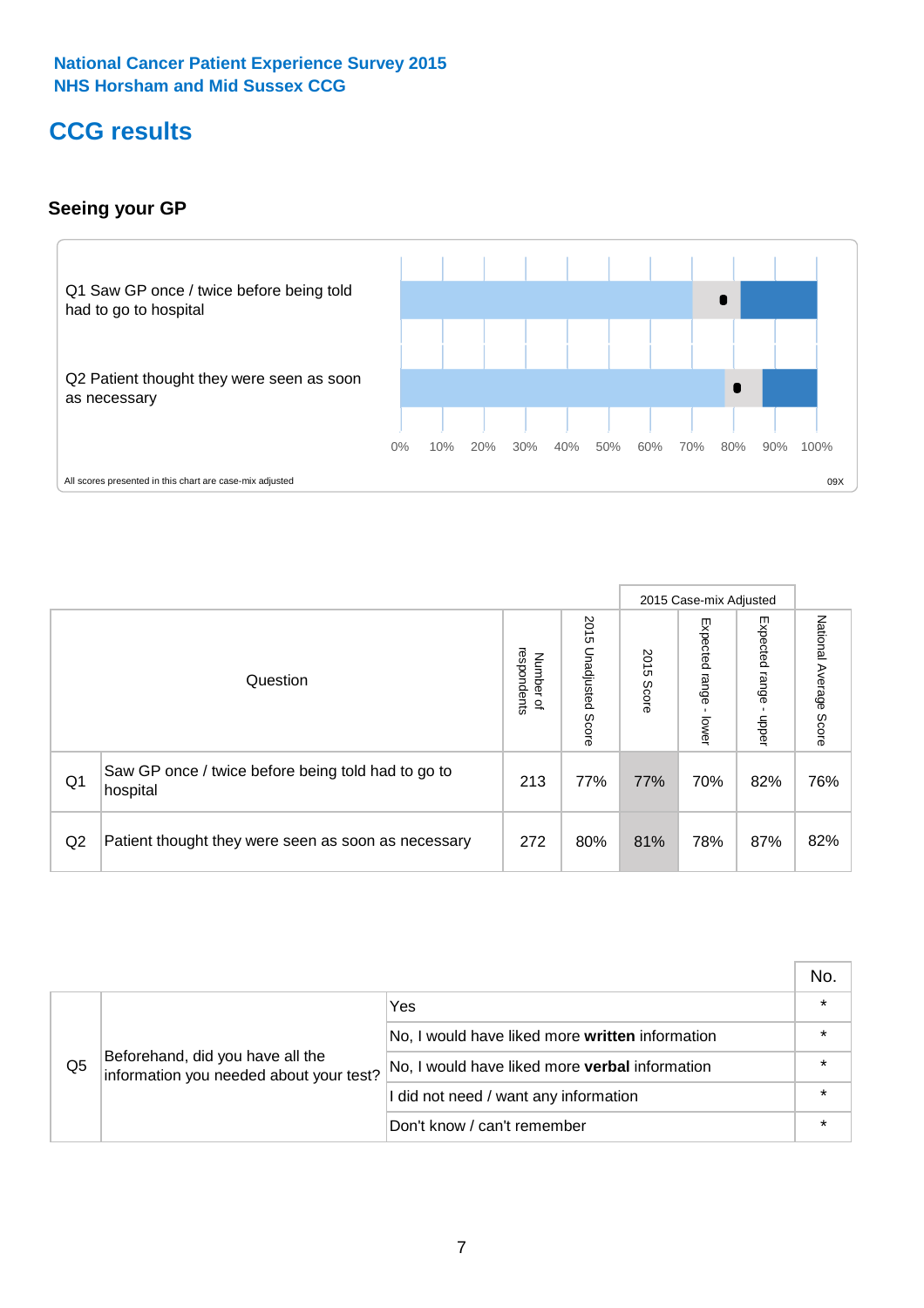### **Diagnostic tests**



|                |                                                                       |                                       |                             |               | 2015 Case-mix Adjusted  |                         |                           |
|----------------|-----------------------------------------------------------------------|---------------------------------------|-----------------------------|---------------|-------------------------|-------------------------|---------------------------|
|                | Question                                                              | respondents<br>Number<br>$\mathbf{Q}$ | 2015<br>Unadjusted<br>Score | 2015<br>Score | Expected range<br>lower | Expected range<br>nbber | National Average<br>Score |
| Q <sub>6</sub> | The length of time waiting for the test to be done was<br>about right | 242                                   | 84%                         | 84%           | 82%                     | 91%                     | 87%                       |
| Q7             | Given complete explanation of test results in<br>understandable way   | 235                                   | 74%                         | 73%           | 74%                     | 84%                     | 79%                       |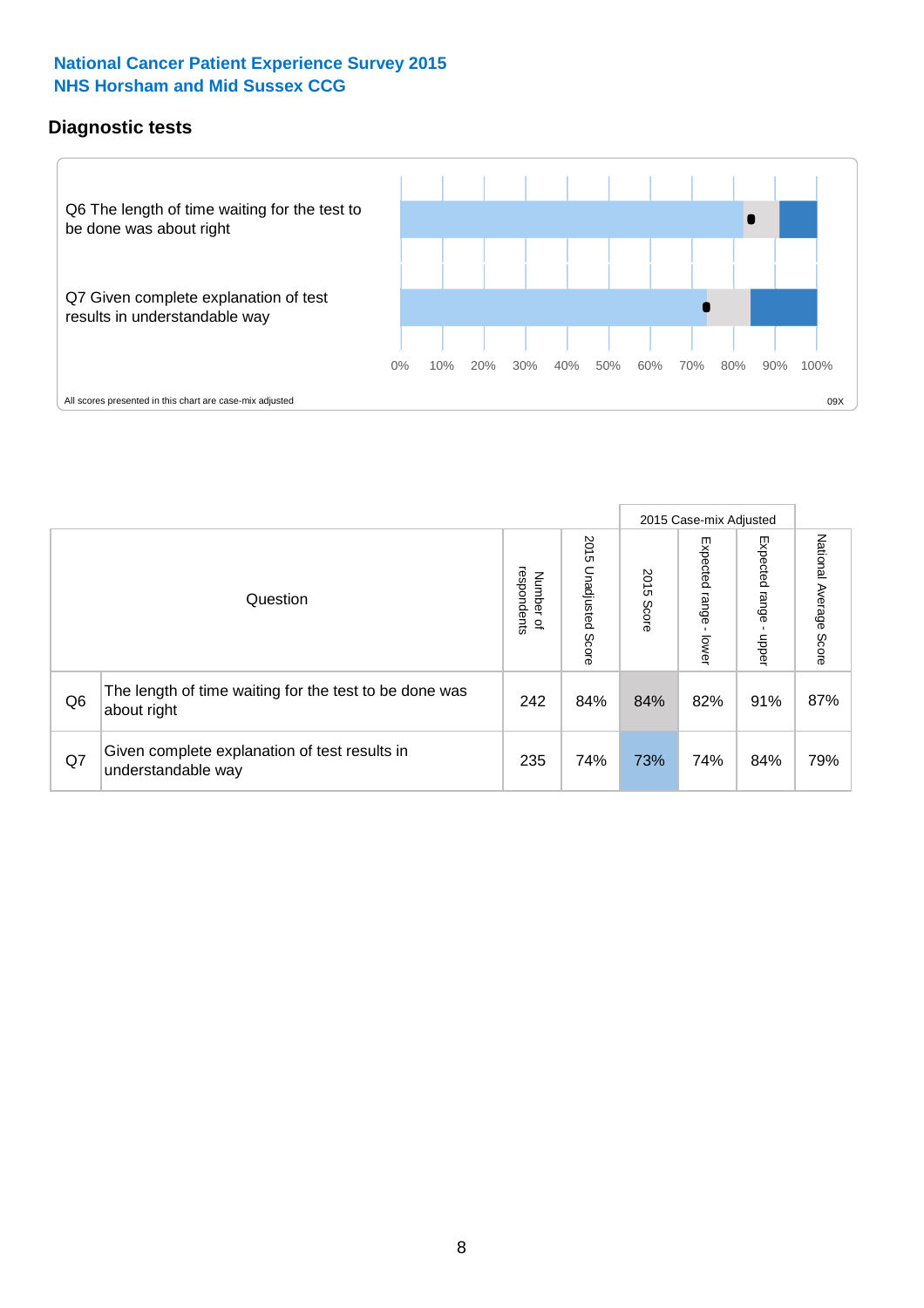#### **Finding out what was wrong with you**



|     |                                                                                            |                          |                       |            | 2015 Case-mix Adjusted |                                           |                        |
|-----|--------------------------------------------------------------------------------------------|--------------------------|-----------------------|------------|------------------------|-------------------------------------------|------------------------|
|     | Question                                                                                   | respondents<br>Number of | 2015 Unadjusted Score | 2015 Score | Expected range - lower | Expected range<br>$\blacksquare$<br>nbber | National Average Score |
| Q8  | Patient told they could bring a family member or friend<br>when first told they had cancer | 228                      | 87%                   | 88%        | 73%                    | 84%                                       | 79%                    |
| Q9  | Patient felt they were told sensitively that they had cancer                               | 280                      | 84%                   | 85%        | 80%                    | 89%                                       | 84%                    |
| Q10 | Patient completely understood the explanation of what<br>was wrong                         | 283                      | 72%                   | 73%        | 68%                    | 78%                                       | 73%                    |
| Q11 | Patient given easy to understand written information<br>about the type of cancer they had  | 250                      | 76%                   | 76%        | 66%                    | 77%                                       | 72%                    |
|     |                                                                                            |                          |                       |            |                        |                                           |                        |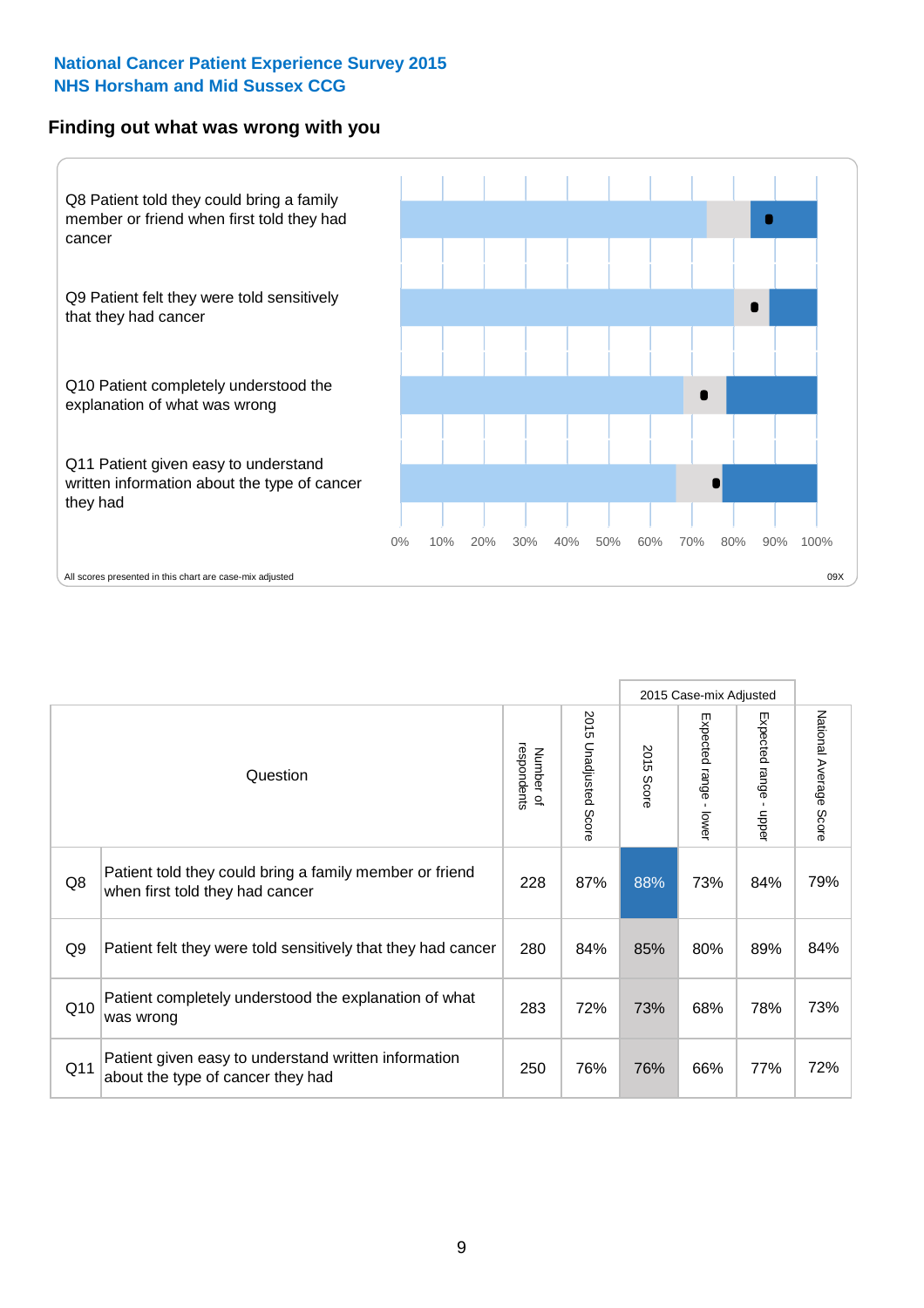### **Finding out what was wrong with you**



|                 |                                                                                         |                          |                                 |               | 2015 Case-mix Adjusted                    |                        |                        |  |
|-----------------|-----------------------------------------------------------------------------------------|--------------------------|---------------------------------|---------------|-------------------------------------------|------------------------|------------------------|--|
| Question        |                                                                                         | Number of<br>respondents | 2015<br><b>Unadjusted Score</b> | 2015<br>Score | Expected range<br>$\blacksquare$<br>lower | Expected range - upper | National Average Score |  |
| Q12             | Patient felt that treatment options were completely<br>explained                        | 256                      | 84%                             | 84%           | 78%                                       | 87%                    | 83%                    |  |
| Q13             | Possible side effects explained in an understandable way                                | 271                      | 73%                             | 74%           | 67%                                       | 78%                    | 73%                    |  |
| Q14             | Patient given practical advice and support in dealing with<br>side effects of treatment | 265                      | 65%                             | 65%           | 61%                                       | 72%                    | 66%                    |  |
| Q <sub>15</sub> | Patient definitely told about side effects that could affect<br>them in the future      | 252                      | 52%                             | 53%           | 48%                                       | 61%                    | 54%                    |  |
| Q16             | Patient definitely involved in decisions about care and<br>treatment                    | 272                      | 79%                             | 78%           | 73%                                       | 83%                    | 78%                    |  |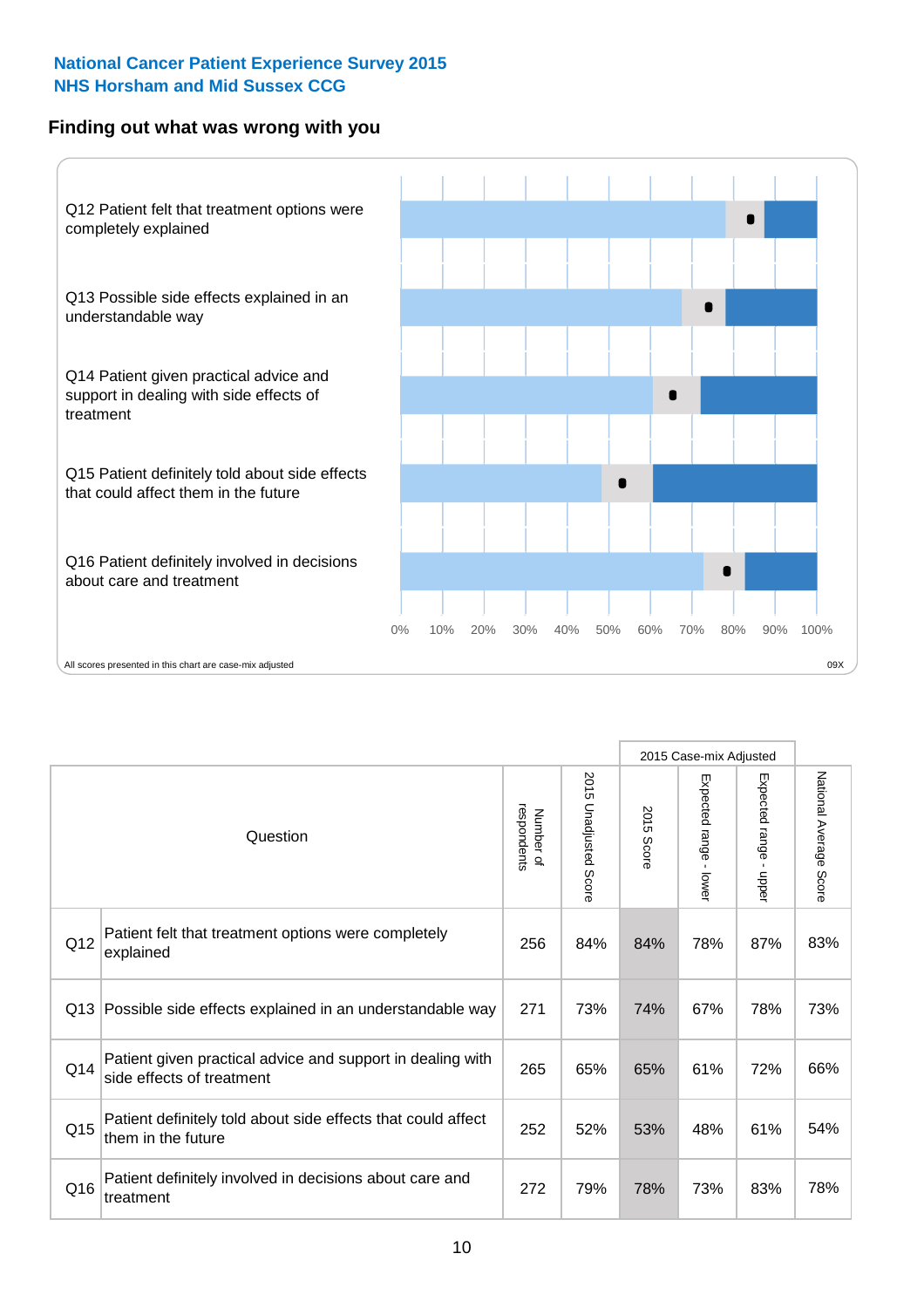#### **Clinical Nurse Specialist**



|     |                                                                                     |                          |                       |               | 2015 Case-mix Adjusted  |                         |                        |
|-----|-------------------------------------------------------------------------------------|--------------------------|-----------------------|---------------|-------------------------|-------------------------|------------------------|
|     | Question                                                                            | respondents<br>Number of | 2015 Unadjusted Score | 2015<br>Score | Expected range<br>lower | Expected range<br>nbber | National Average Score |
| Q17 | Patient given the name of the CNS who would support<br>them through their treatment | 271                      | 90%                   | 91%           | 86%                     | 94%                     | 90%                    |
|     | Q18 Patient found it easy to contact their CNS                                      | 214                      | 83%                   | 83%           | 81%                     | 92%                     | 87%                    |
| Q19 | Get understandable answers to important questions all or<br>most of the time        | 194                      | 87%                   | 86%           | 84%                     | 93%                     | 89%                    |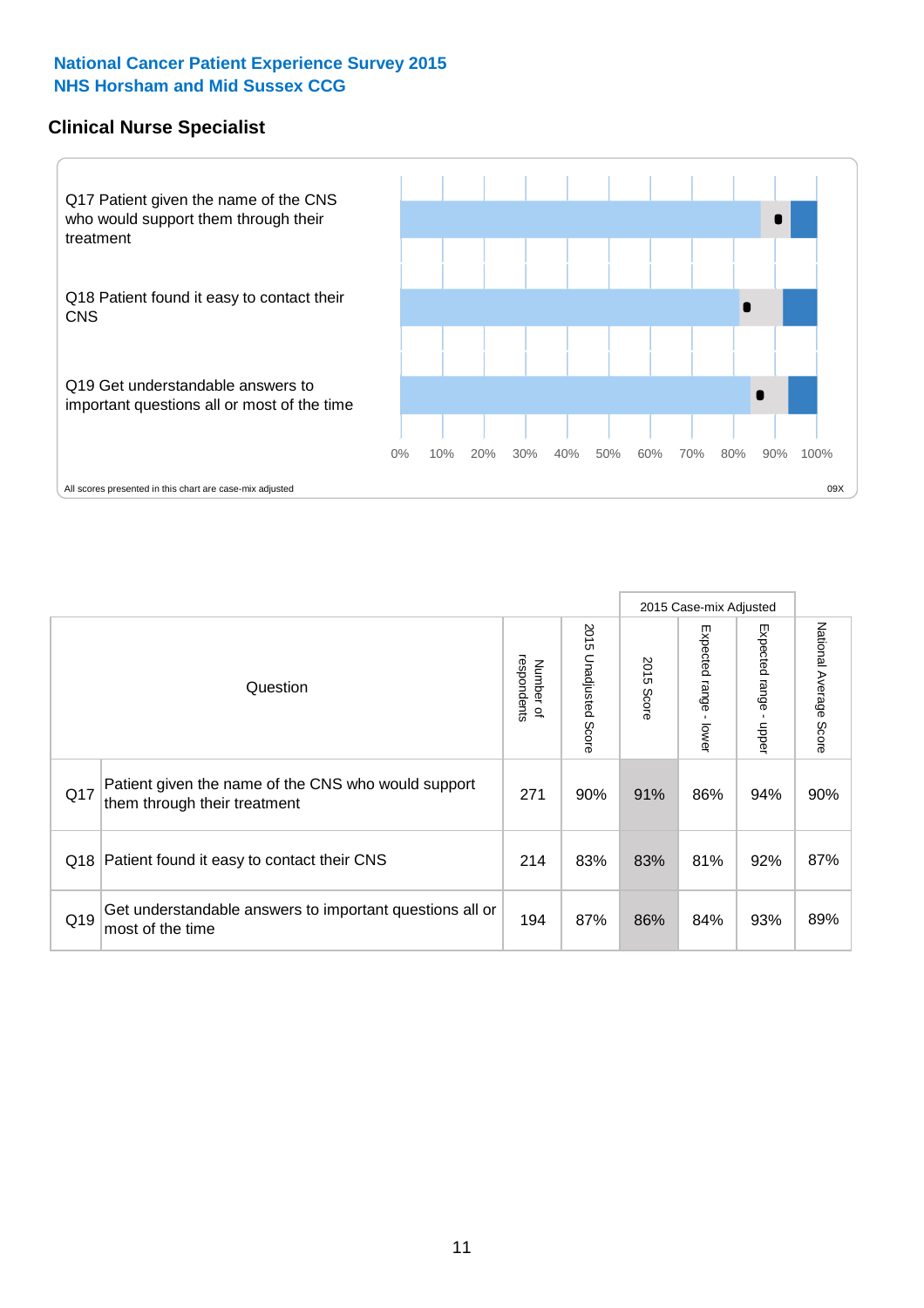#### **Support for people with cancer**



|                 |                                                                                            |                          |                                 |               | 2015 Case-mix Adjusted  |                                           |                        |
|-----------------|--------------------------------------------------------------------------------------------|--------------------------|---------------------------------|---------------|-------------------------|-------------------------------------------|------------------------|
|                 | Question                                                                                   | respondents<br>Number of | 2015<br><b>Unadjusted Score</b> | 2015<br>Score | Expected range<br>lower | Expected range<br>$\blacksquare$<br>nbber | National Average Score |
| Q <sub>20</sub> | Hospital staff gave information about support groups                                       | 205                      | 85%                             | 85%           | 77%                     | 88%                                       | 83%                    |
| Q <sub>21</sub> | Hospital staff gave information about impact cancer could<br>have on day to day activities | 159                      | 82%                             | 82%           | 75%                     | 87%                                       | 81%                    |
| Q <sub>22</sub> | Hospital staff gave information on getting financial help                                  | 129                      | 53%                             | 52%           | 46%                     | 63%                                       | 55%                    |
| Q <sub>23</sub> | Hospital staff told patient they could get free prescriptions                              | 128                      | 81%                             | 83%           | 73%                     | 87%                                       | 80%                    |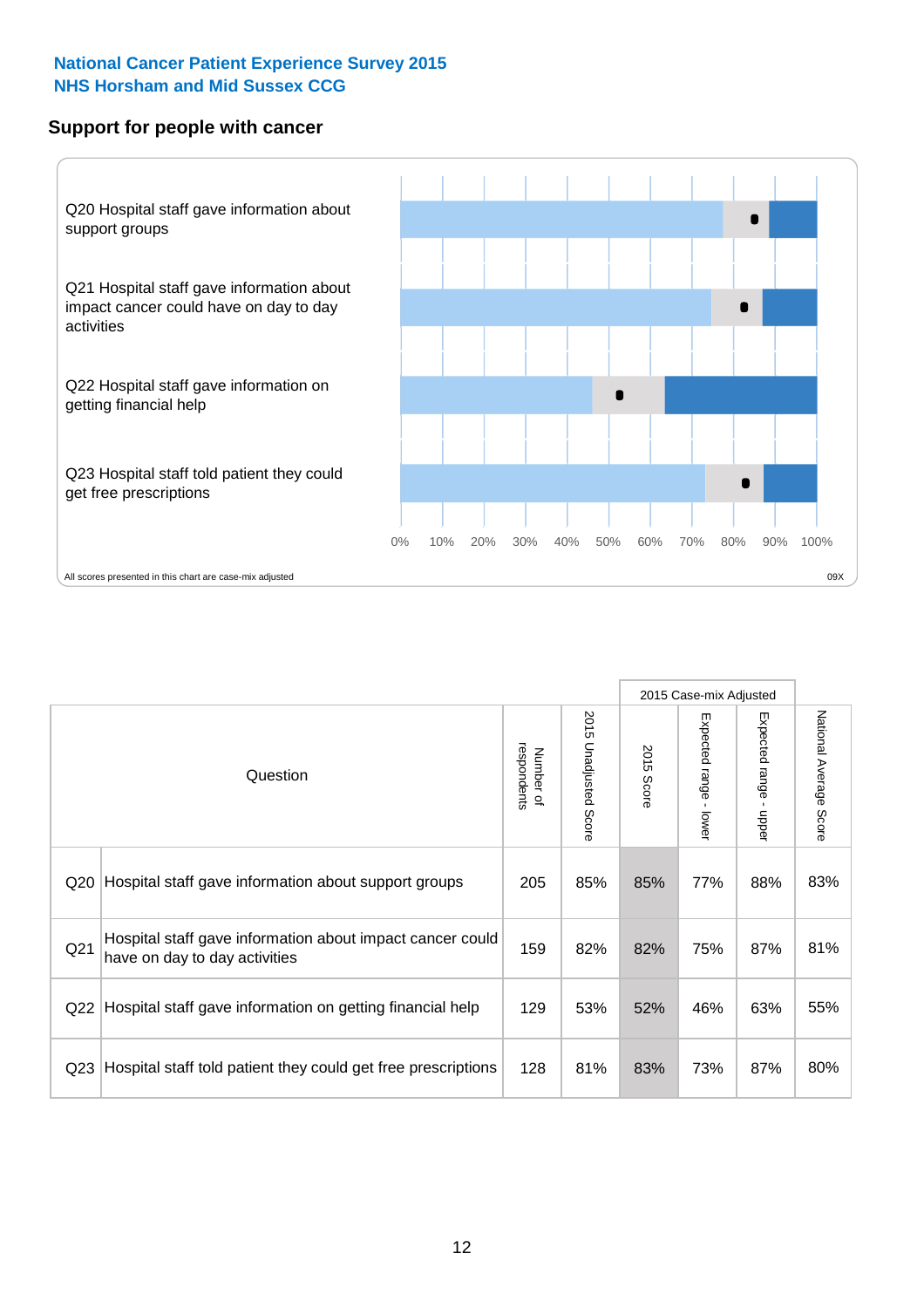### **Operations**



|     |                                                                 |                                              |                             |                   | 2015 Case-mix Adjusted     |                            |                              |
|-----|-----------------------------------------------------------------|----------------------------------------------|-----------------------------|-------------------|----------------------------|----------------------------|------------------------------|
|     | Question                                                        | respondents<br>Number<br>$\overline{\sigma}$ | 2015<br>Unadjusted<br>Score | 201<br>c<br>Score | Expected<br>range<br>lower | Expected<br>range<br>doper | National<br>Average<br>Score |
| Q26 | Staff explained how operation had gone in<br>understandable way | 136                                          | 79%                         | 78%               | 71%                        | 85%                        | 78%                          |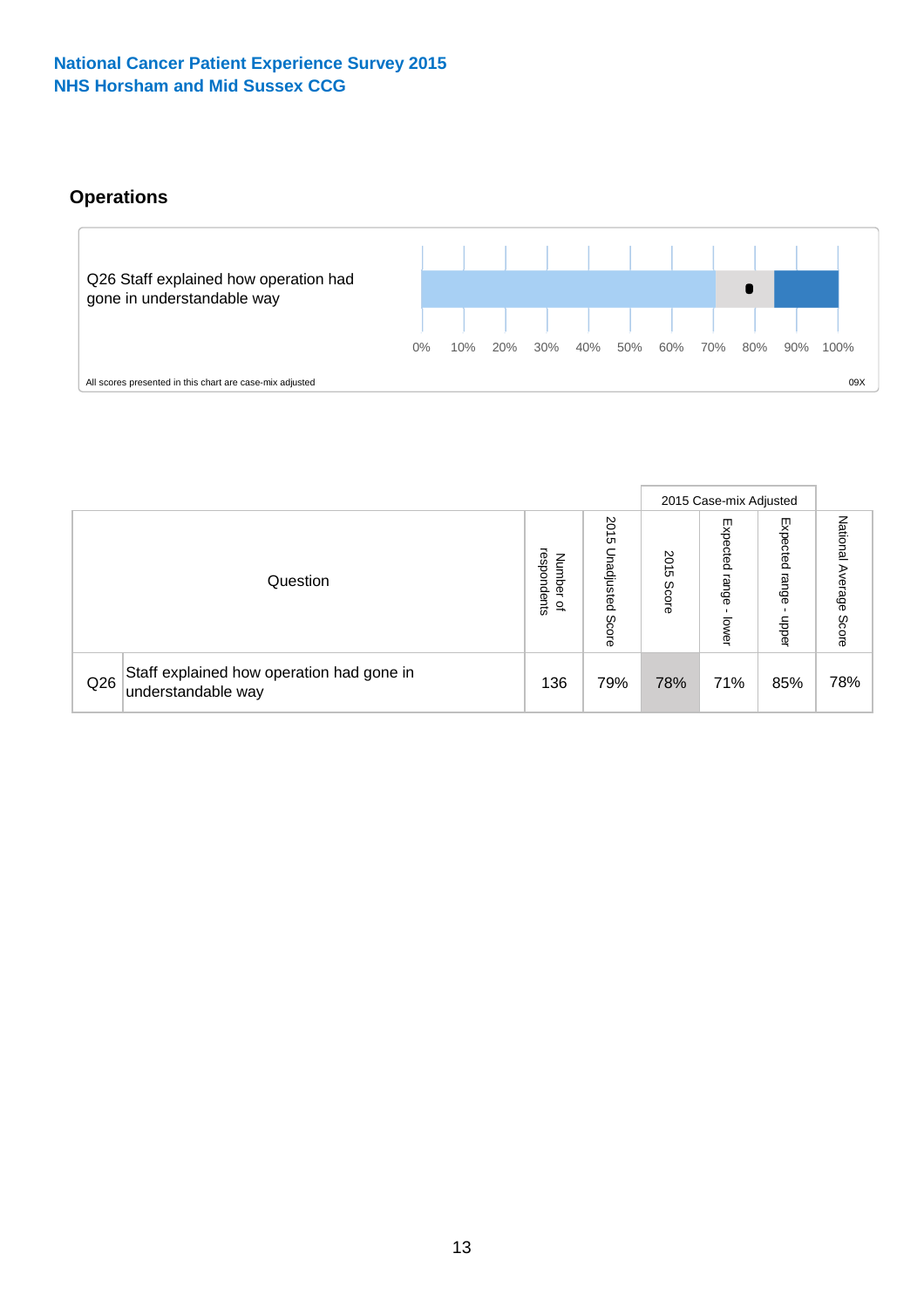### **Hospital care as an inpatient (Part 1 of 3)**



All scores presented in this chart are case-mix adjusted (99X) and the extent of the state of the state of the state of the state of the state of the state of the state of the state of the state and the state of the state

|                 |                                                                                           |                          |                       |               | 2015 Case-mix Adjusted                    |                           |                        |
|-----------------|-------------------------------------------------------------------------------------------|--------------------------|-----------------------|---------------|-------------------------------------------|---------------------------|------------------------|
|                 | Question                                                                                  | respondents<br>Number of | 2015 Unadjusted Score | 2015<br>Score | Expected range<br>$\blacksquare$<br>lower | Expected range<br>- nbbeu | National Average Score |
| Q28             | Groups of doctors or nurses did not talk in front of patient<br>as if they were not there | 164                      | 82%                   | 80%           | 75%                                       | 87%                       | 81%                    |
| Q29             | Patient had confidence and trust in all doctors treating<br>them                          | 164                      | 84%                   | 84%           | 78%                                       | 90%                       | 84%                    |
| Q30             | Patient's family or someone close definitely had<br>opportunity to talk to doctor         | 128                      | 65%                   | 65%           | 64%                                       | 80%                       | 72%                    |
| Q <sub>31</sub> | Patient had confidence and trust in all ward nurses                                       | 165                      | 69%                   | 70%           | 66%                                       | 79%                       | 72%                    |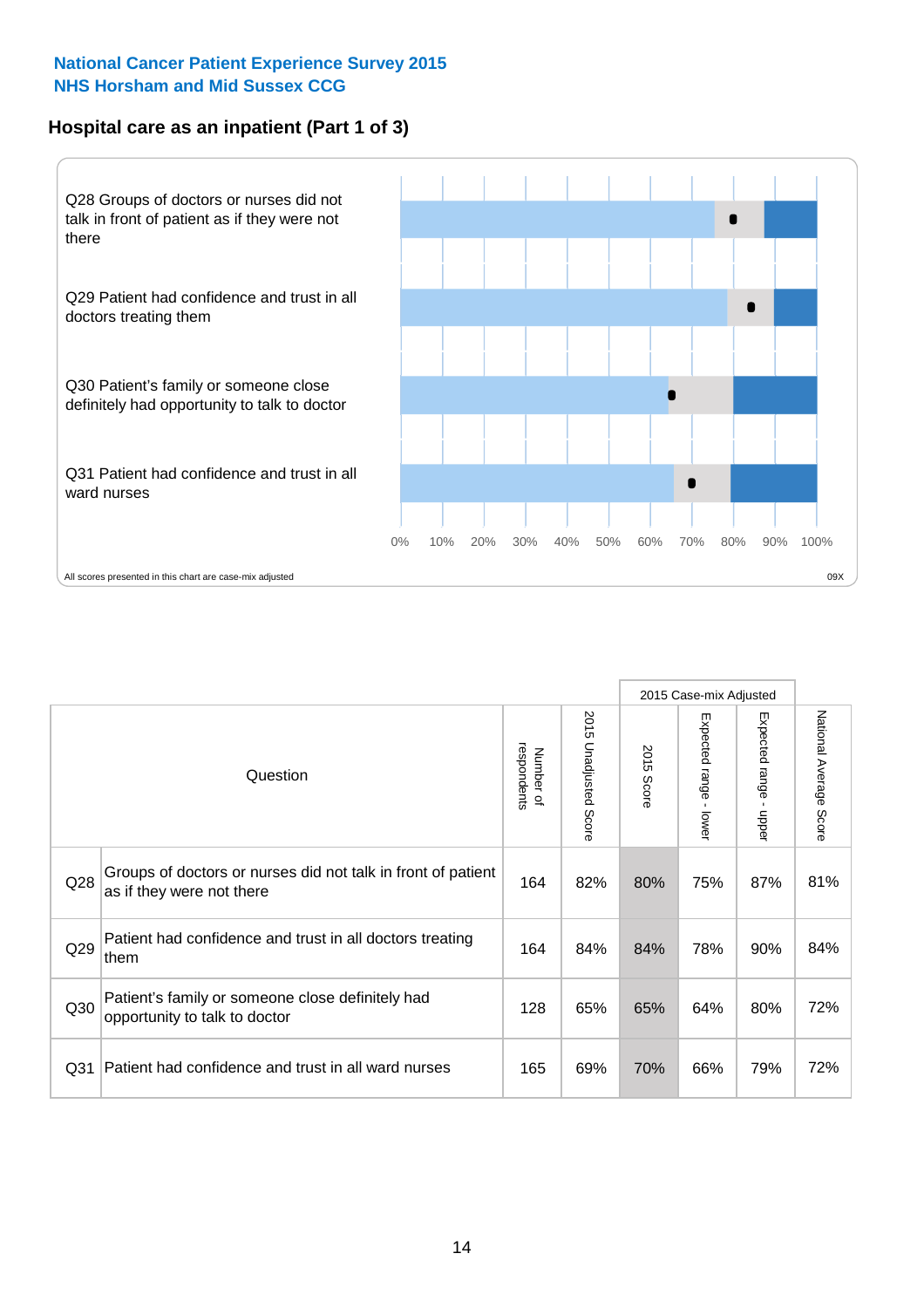### **Hospital care as an inpatient (Part 2 of 3)**



|                 |                                                                         |                          |                       |               | 2015 Case-mix Adjusted |                           |                           |
|-----------------|-------------------------------------------------------------------------|--------------------------|-----------------------|---------------|------------------------|---------------------------|---------------------------|
|                 | Question                                                                | Number of<br>respondents | 2015 Unadjusted Score | 2015<br>Score | Expected range - lower | Expected range -<br>nbber | National Average<br>Score |
| Q32             | Always / nearly always enough nurses on duty                            | 161                      | 73%                   | 72%           | 59%                    | 73%                       | 66%                       |
| Q <sub>33</sub> | All staff asked patient what name they preferred to be<br>called by     | 158                      | 65%                   | 66%           | 56%                    | 77%                       | 67%                       |
| Q <sub>34</sub> | Always given enough privacy when discussing condition<br>or treatment   | 163                      | 87%                   | 86%           | 79%                    | 90%                       | 85%                       |
| Q35             | Patient was able to discuss worries or fears with staff<br>during visit | 107                      | 46%                   | 47%           | 42%                    | 61%                       | 52%                       |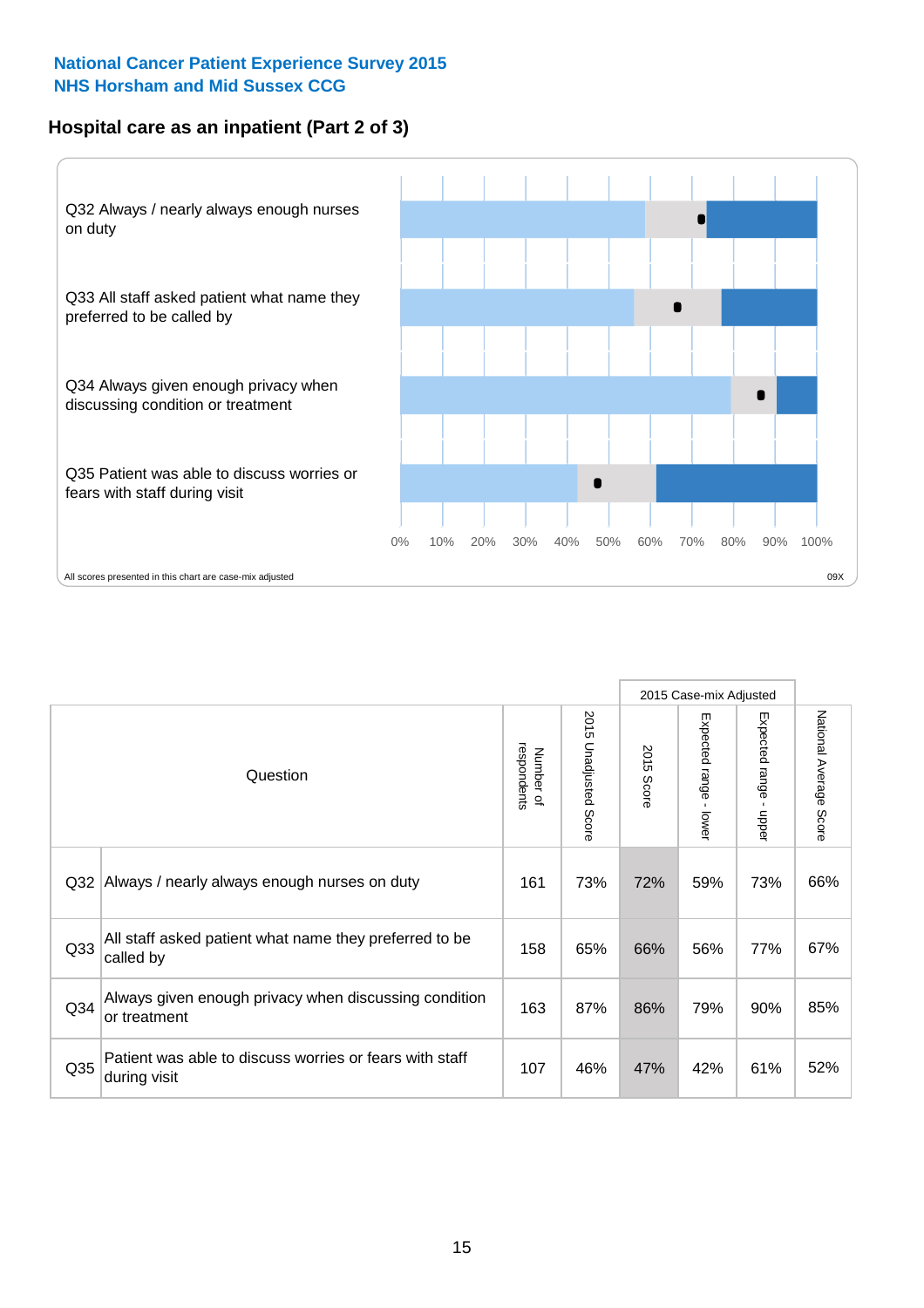### **Hospital care as an inpatient (Part 3 of 3)**



|                 |                                                                                     |                          |                                 |                      | 2015 Case-mix Adjusted                    |                                           |                        |
|-----------------|-------------------------------------------------------------------------------------|--------------------------|---------------------------------|----------------------|-------------------------------------------|-------------------------------------------|------------------------|
|                 | Question                                                                            | respondents<br>Number of | 2015<br><b>Unadjusted Score</b> | 2015<br><b>Score</b> | Expected range<br>$\blacksquare$<br>lower | Expected range<br>$\blacksquare$<br>nbber | National Average Score |
| Q36             | Hospital staff definitely did everything to help control pain                       | 143                      | 79%                             | 79%                  | 78%                                       | 90%                                       | 84%                    |
| Q <sub>37</sub> | Always treated with respect and dignity by staff                                    | 163                      | 89%                             | 89%                  | 82%                                       | 93%                                       | 87%                    |
| Q38             | Given clear written information about what should / should<br>not do post discharge | 148                      | 87%                             | 87%                  | 79%                                       | 90%                                       | 84%                    |
| Q39             | Staff told patient who to contact if worried post discharge                         | 154                      | 92%                             | 92%                  | 90%                                       | 98%                                       | 94%                    |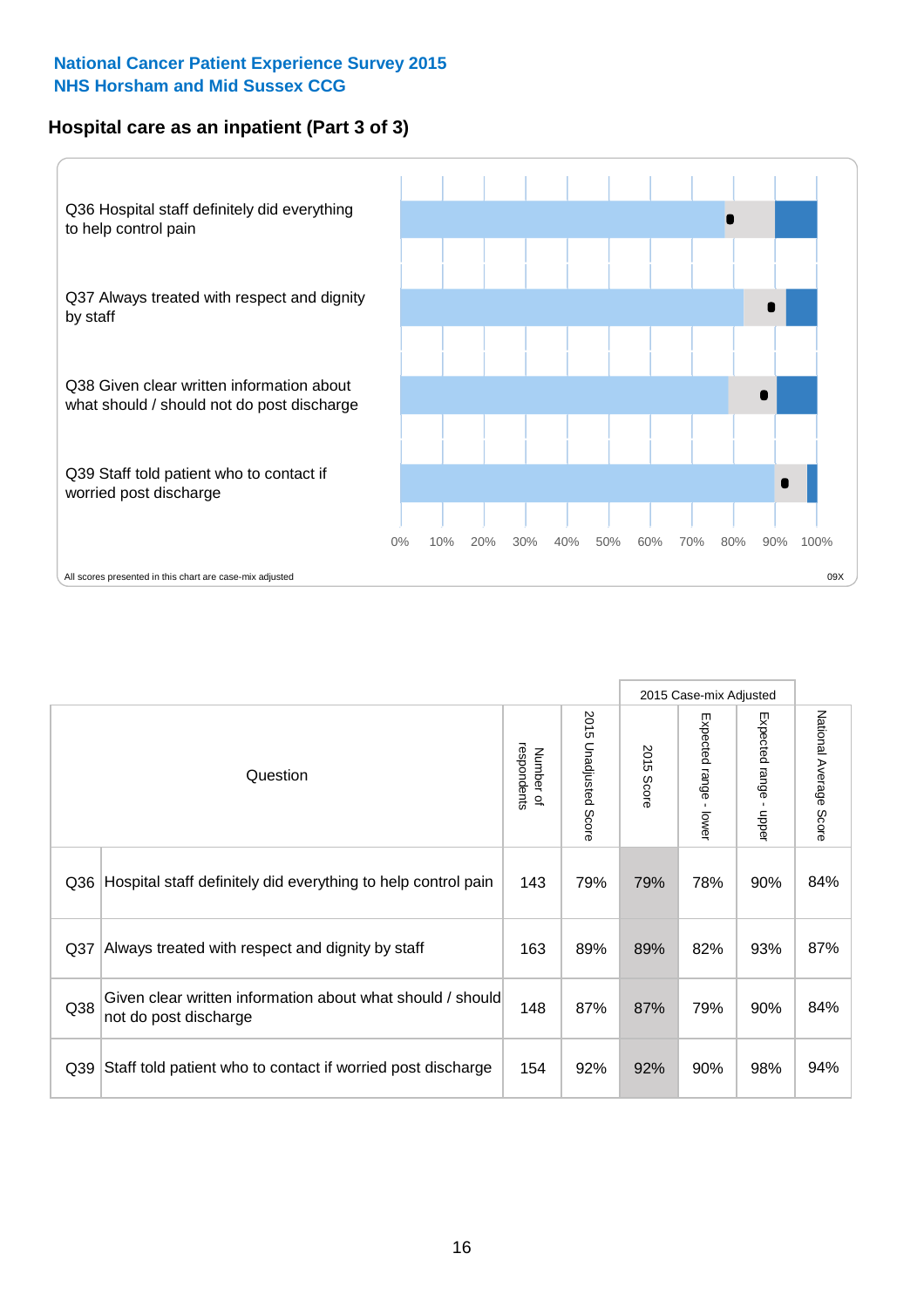### **Hospital care as a day patient / outpatient (Part 1 of 2)**



|     |                                                                                    |                          |                          |               | 2015 Case-mix Adjusted                  |                                         |                        |
|-----|------------------------------------------------------------------------------------|--------------------------|--------------------------|---------------|-----------------------------------------|-----------------------------------------|------------------------|
|     | Question                                                                           | respondents<br>Number of | 2015<br>Unadjusted Score | 2015<br>Score | Expected range<br>$\mathbf{I}$<br>lower | Expected range<br>$\mathbf{I}$<br>nbber | National Average Score |
| Q41 | Patient was able to discuss worries or fears with staff<br>during visit            | 204                      | 69%                      | 69%           | 64%                                     | 76%                                     | 70%                    |
| Q42 | Doctor had the right notes and other documentation with<br>them                    | 249                      | 96%                      | 96%           | 93%                                     | 98%                                     | 96%                    |
| Q44 | Beforehand patient had all information needed about<br>radiotherapy treatment      | 61                       | 90%                      | 90%           | 77%                                     | 95%                                     | 86%                    |
| Q45 | Patient given understandable information about whether<br>radiotherapy was working | 46                       | 61%                      | 61%           | 45%                                     | 74%                                     | 60%                    |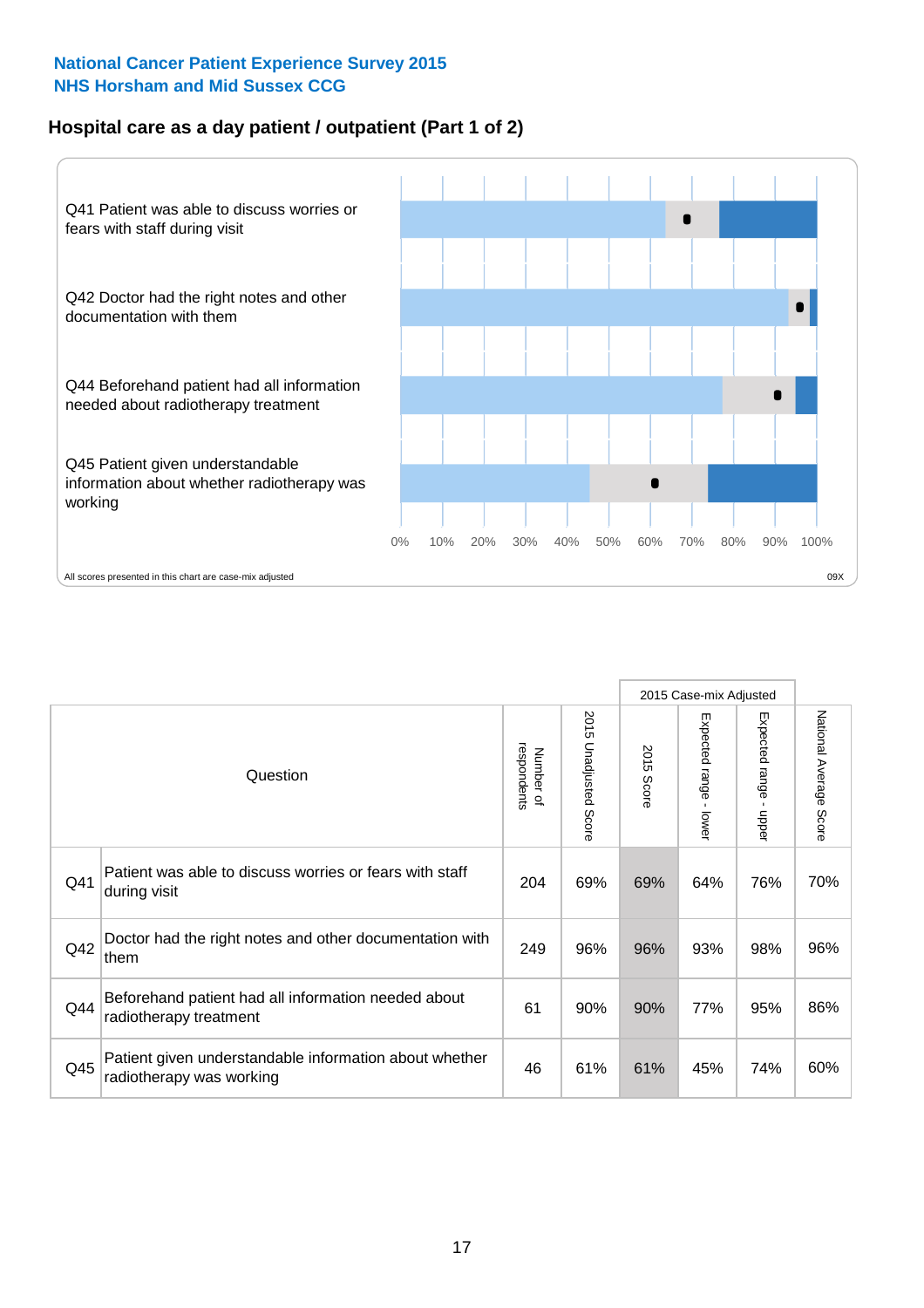### **Hospital care as a day patient / outpatient (Part 2 of 2)**



|     |                                                                                    |                                       |                             | 2015 Case-mix Adjusted |                              |                            |                           |
|-----|------------------------------------------------------------------------------------|---------------------------------------|-----------------------------|------------------------|------------------------------|----------------------------|---------------------------|
|     | Question                                                                           | respondents<br>Number<br>$\mathbf{Q}$ | 2015<br>Unadjusted<br>Score | 2015<br>Score          | Expected<br>I range<br>lower | Expected<br>range<br>doper | National Average<br>Score |
| Q47 | Beforehand patient had all information needed about<br>chemotherapy treatment      | 153                                   | 86%                         | 86%                    | 79%                          | 90%                        | 84%                       |
| Q48 | Patient given understandable information about whether<br>chemotherapy was working | 138                                   | 70%                         | 68%                    | 60%                          | 76%                        | 68%                       |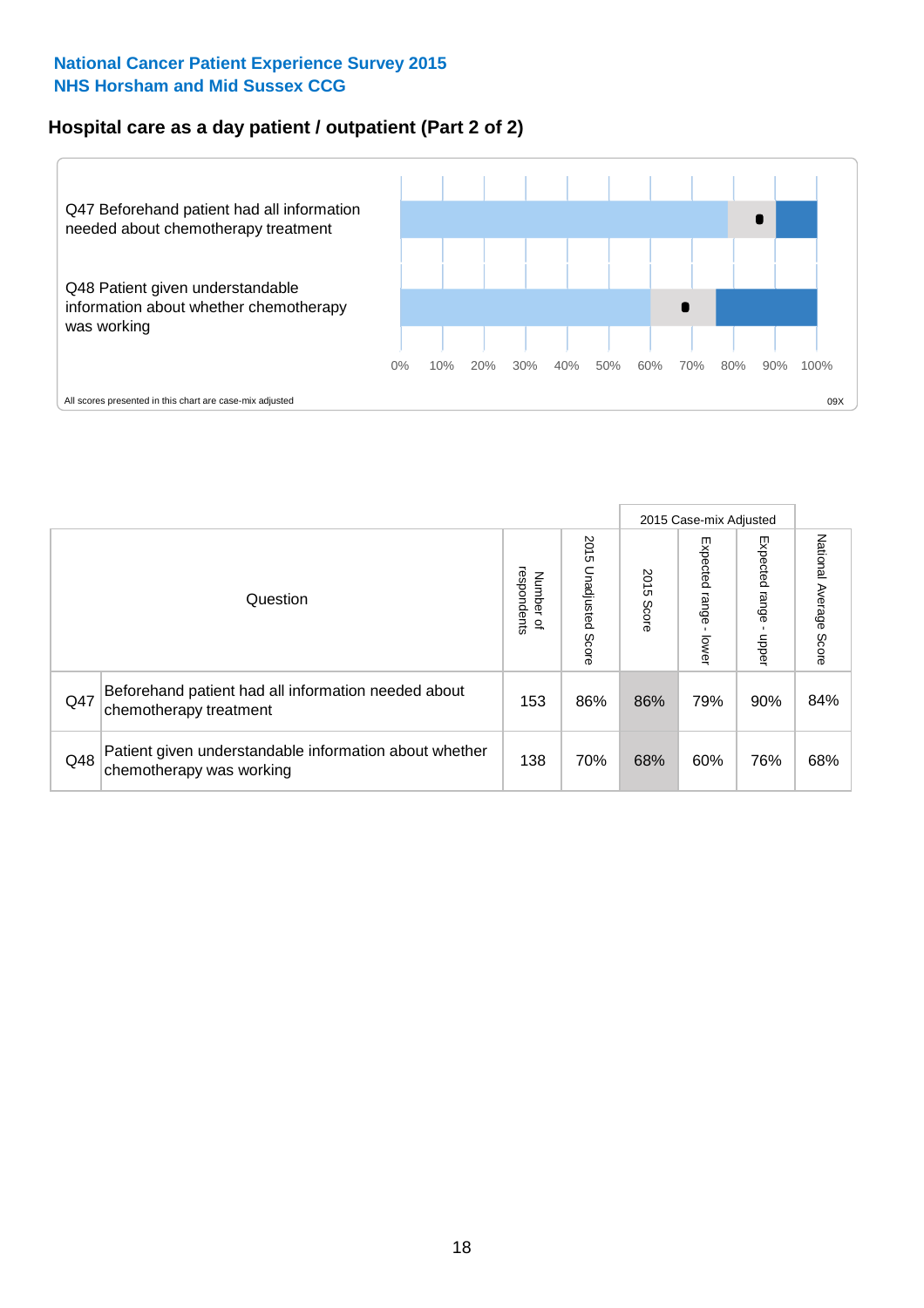#### **Home care and support**



All scores presented in this chart are case-mix adjusted

|                 |                                                                                                     |                          |                       | 2015 Case-mix Adjusted |                         |                         |                           |
|-----------------|-----------------------------------------------------------------------------------------------------|--------------------------|-----------------------|------------------------|-------------------------|-------------------------|---------------------------|
|                 | Question                                                                                            | respondents<br>Number of | 2015 Unadjusted Score | 2015<br>Score          | Expected range<br>lower | Expected range<br>nbber | National Average<br>Score |
| Q49             | Hospital staff gave family or someone close all the<br>information needed to help with care at home | 210                      | 59%                   | 59%                    | 51%                     | 64%                     | 58%                       |
| Q50             | Patient definitely given enough support from health or<br>social services during treatment          | 115                      | 57%                   | 56%                    | 44%                     | 64%                     | 54%                       |
| Q <sub>51</sub> | Patient definitely given enough support from health or<br>social services after treatment           | 52                       | 42%                   | 41%                    | 31%                     | 58%                     | 45%                       |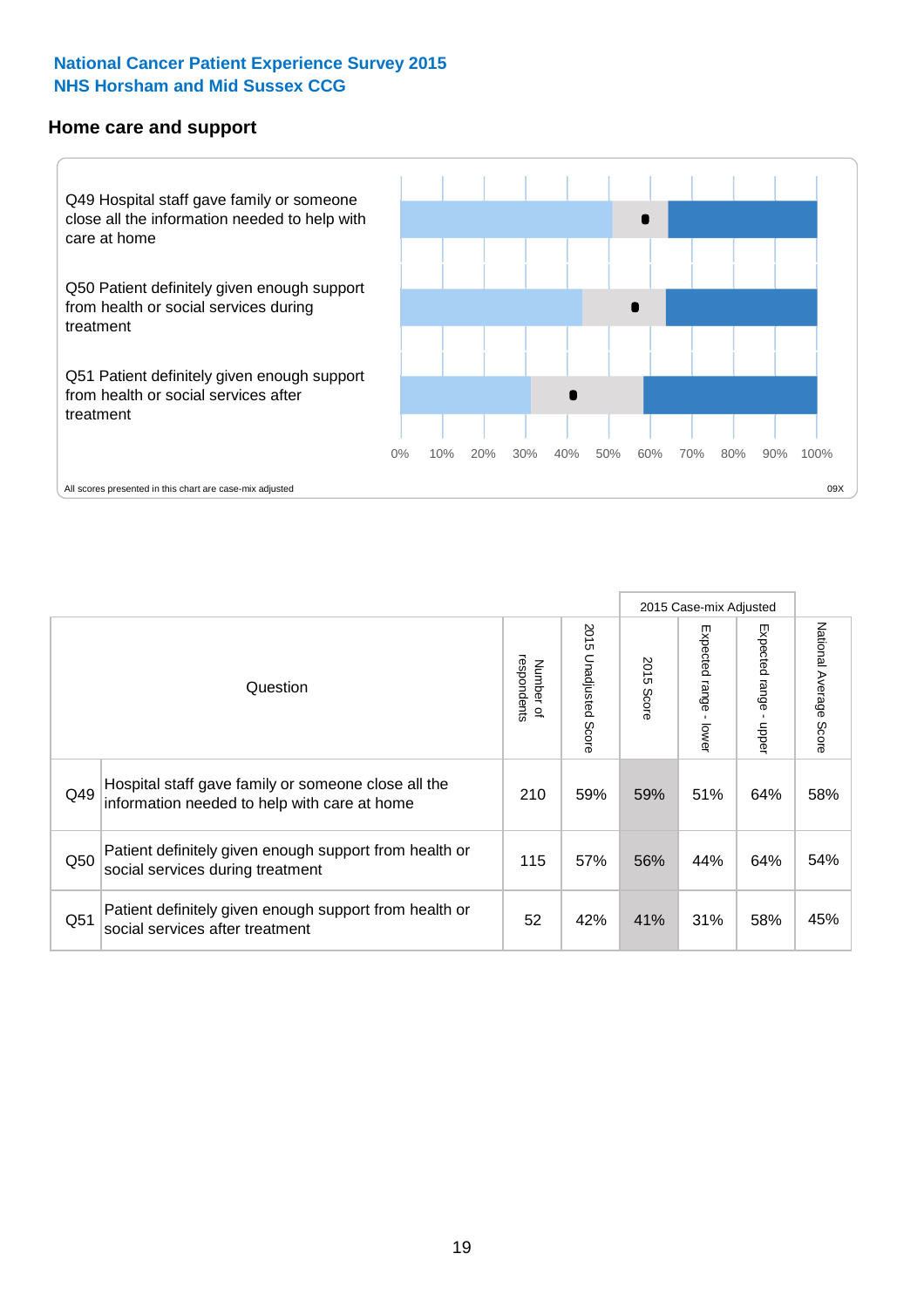#### **Care from your general practice**



|     |                                                                           |                                       |                             | 2015 Case-mix Adjusted |                                   |                            |                           |
|-----|---------------------------------------------------------------------------|---------------------------------------|-----------------------------|------------------------|-----------------------------------|----------------------------|---------------------------|
|     | Question                                                                  | respondents<br>Number<br>$\mathbf{Q}$ | 2015<br>Unadjusted<br>Score | 2015<br>Score          | Expected<br><b>Lange</b><br>lower | Expected<br>range<br>doper | National Average<br>Score |
| Q52 | GP given enough information about patient's condition<br>and treatment    | 246                                   | 96%                         | 96%                    | 93%                               | 98%                        | 95%                       |
| Q53 | Practice staff definitely did everything they could to<br>support patient | 184                                   | 60%                         | 59%                    | 56%                               | 70%                        | 63%                       |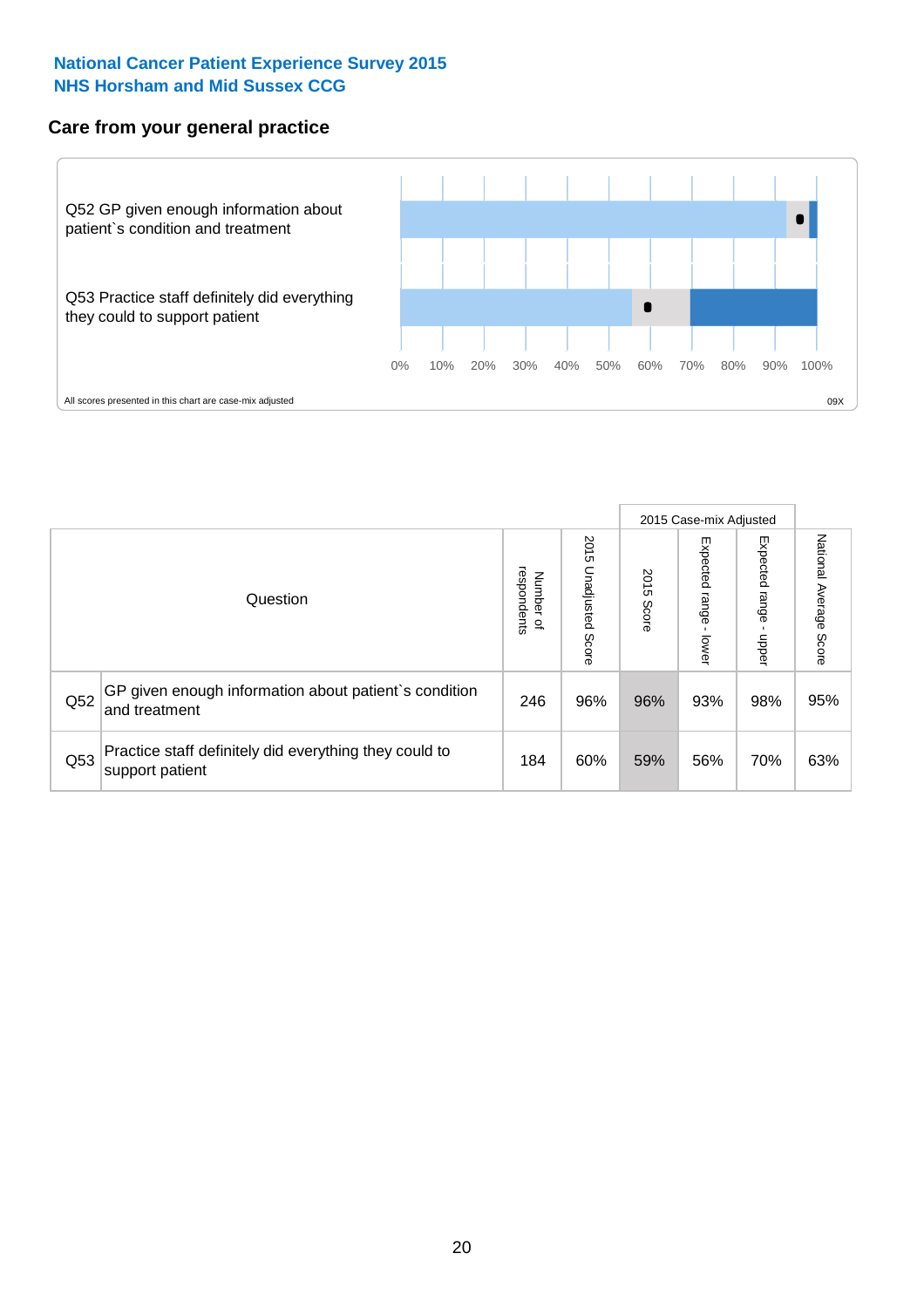### **Your overall NHS care (Part 1 of 2)**



|     |                                                                    |                          |                                 | 2015 Case-mix Adjusted |                         |                                           |                        |
|-----|--------------------------------------------------------------------|--------------------------|---------------------------------|------------------------|-------------------------|-------------------------------------------|------------------------|
|     | Question                                                           | respondents<br>Number of | 2015<br><b>Unadjusted Score</b> | 2015<br>Score          | Expected range<br>lower | Expected range<br>$\blacksquare$<br>nbber | National Average Score |
| Q54 | Hospital and community staff always worked well together           | 274                      | 61%                             | 61%                    | 54%                     | 67%                                       | 61%                    |
| Q55 | Patient given a care plan                                          | 220                      | 28%                             | 31%                    | 27%                     | 39%                                       | 33%                    |
| Q56 | Overall the administration of the care was very good /<br>good     | 282                      | 89%                             | 89%                    | 85%                     | 93%                                       | 89%                    |
| Q57 | Length of time for attending clinics and appointments was<br>right | 277                      | 59%                             | 60%                    | 58%                     | 73%                                       | 66%                    |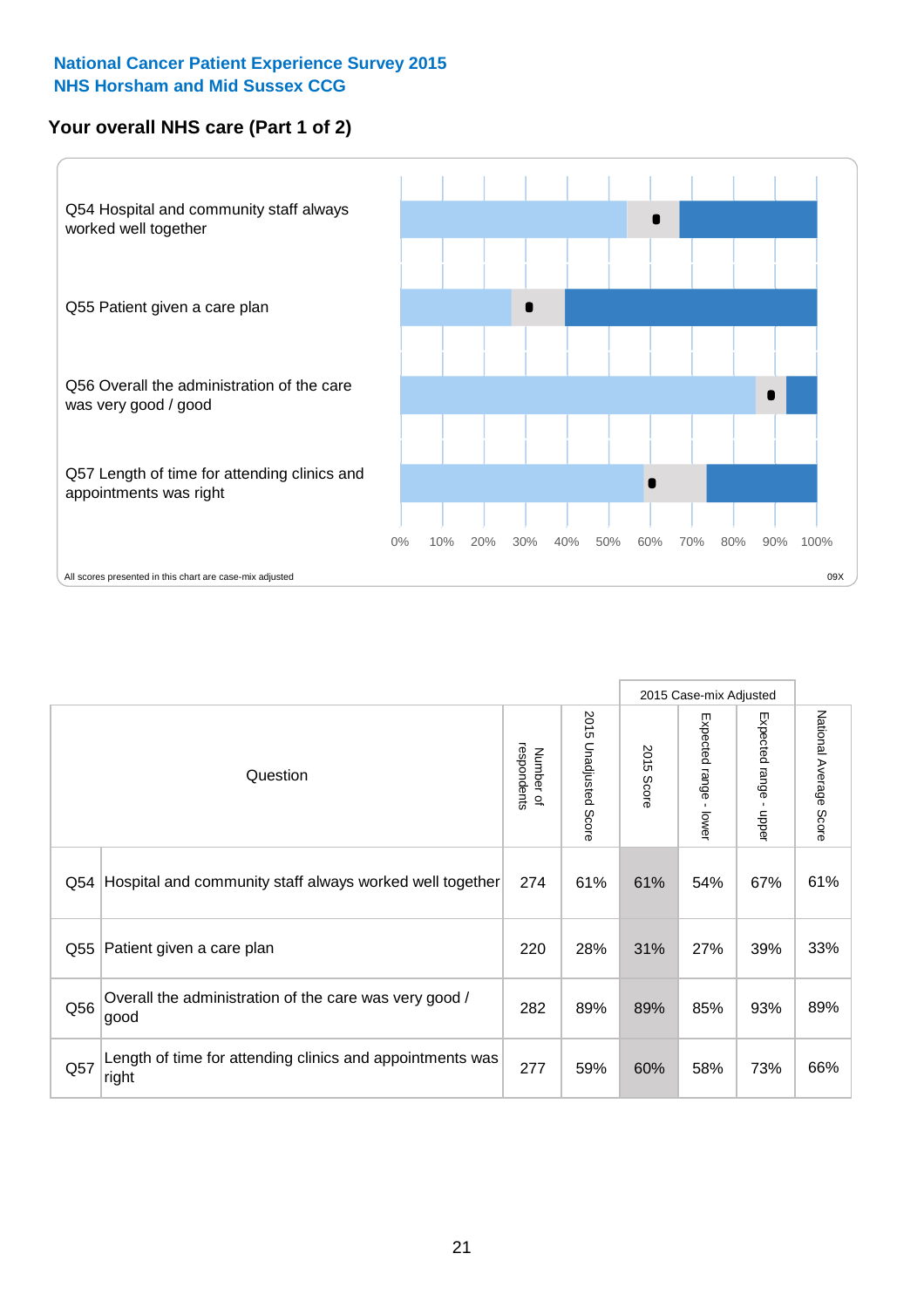### **Your overall NHS care (Part 2 of 2)**



|     |                                                       |                                              |                             |               | 2015 Case-mix Adjusted     |                            |                        |
|-----|-------------------------------------------------------|----------------------------------------------|-----------------------------|---------------|----------------------------|----------------------------|------------------------|
|     | Question                                              | respondents<br>Number<br>$\overline{\sigma}$ | 2015<br>Unadjusted<br>Score | 2015<br>Score | Expected<br>range<br>lower | Expected<br>range<br>doper | National Average Score |
| Q58 | Taking part in cancer research discussed with patient | 269                                          | 26%                         | 25%           | 21%                        | 36%                        | 28%                    |



|     |                                                                        |                                              |                             |               | 2015 Case-mix Adjusted                  |                                                       |                              |
|-----|------------------------------------------------------------------------|----------------------------------------------|-----------------------------|---------------|-----------------------------------------|-------------------------------------------------------|------------------------------|
|     | Question                                                               | respondents<br>Number<br>$\overline{\sigma}$ | 2015<br>Jnadjusted<br>Score | 2015<br>Score | OWer<br>limit<br>range<br>٩<br>expected | Upper<br>limit<br>range<br>$\overline{a}$<br>expected | National<br>Average<br>Score |
| Q59 | Patient's average rating of care scored from very poor to<br>very good | 280                                          | 8.7                         | 8.7           | 8.5                                     | 8.9                                                   | 8.7                          |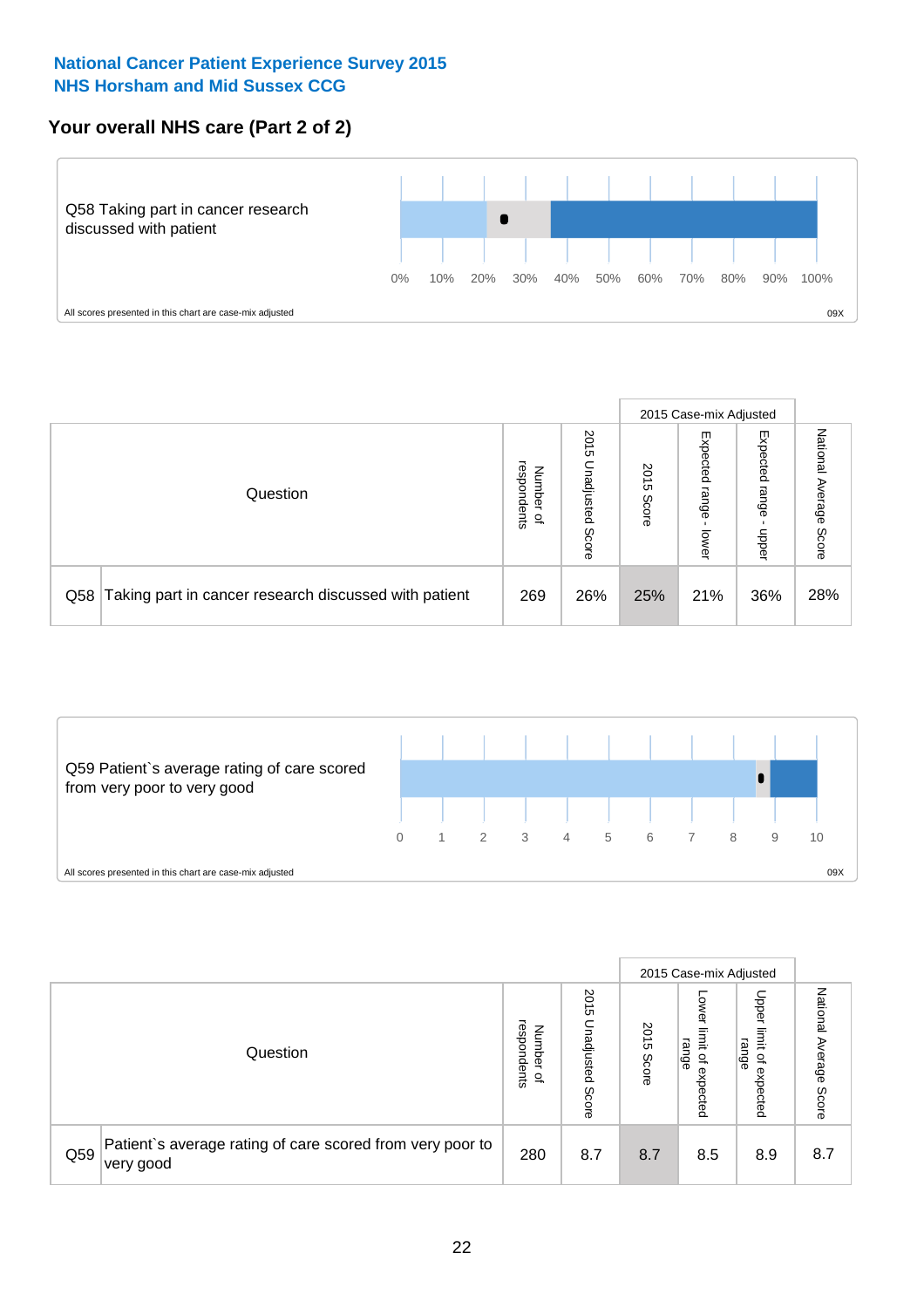# **Comparisons by tumour group for this CCG**

The following tables show the unadjusted CCG and the national percentage scores for each question broken down by tumour group. Where a cell in the table contains an asterisk this indicates that the number of patients in that group was below 21 and too small to display. Where a cell in the table contains "n.a." this indicates that there were no respondents for that tumour group.

# **Seeing your GP**

|                      | Q1. Saw GP once /<br>had to go to hospital | twice before being told | Q2. Patient thought<br>they were seen as<br>soon as necessary |                 |  |
|----------------------|--------------------------------------------|-------------------------|---------------------------------------------------------------|-----------------|--|
| <b>Cancer type</b>   | This CCG <sup>\$</sup>                     | <b>National</b>         | This CCG <sup>\$</sup>                                        | <b>National</b> |  |
| Brain / CNS          | $\star$                                    | 60%                     | $\star$                                                       | 77%             |  |
| <b>Breast</b>        | 97%                                        | 93%                     | 91%                                                           | 88%             |  |
| Colorectal / LGT     | $\star$                                    | 72%                     | 68%                                                           | 80%             |  |
| Gynaecological       | $\star$                                    | 75%                     | $\star$                                                       | 78%             |  |
| Haematological       | 65%                                        | 64%                     | 78%                                                           | 80%             |  |
| <b>Head and Neck</b> | $\star$                                    | 77%                     | $\star$                                                       | 79%             |  |
| Lung                 | $\star$                                    | 69%                     | $\star$                                                       | 83%             |  |
| Prostate             | 90%                                        | 79%                     | 86%                                                           | 85%             |  |
| Sarcoma              | $\star$                                    | 64%                     | $\star$                                                       | 69%             |  |
| Skin                 | $\star$                                    | 91%                     | $\star$                                                       | 87%             |  |
| <b>Upper Gastro</b>  | $\star$                                    | 70%                     | $\star$                                                       | 78%             |  |
| Urological           | $\star$                                    | 81%                     | 87%                                                           | 84%             |  |
| Other                | $\star$                                    | 70%                     | 77%                                                           | 78%             |  |
| <b>All Cancers</b>   | 77%                                        | 76%                     | 80%                                                           | 82%             |  |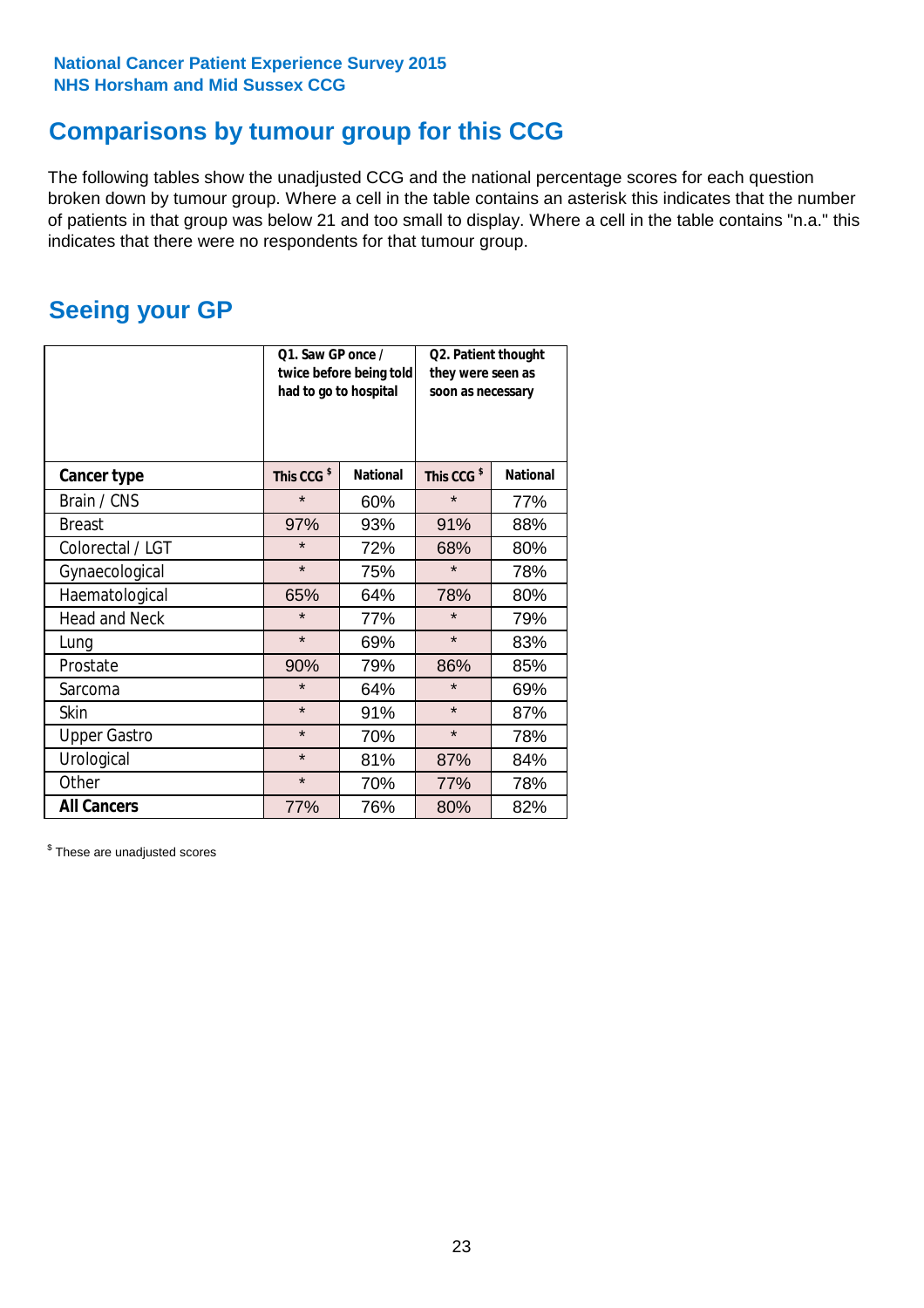# **Diagnostic tests**

|                      | be done was about<br>right | Q6. The length of time<br>waiting for the test to | Q7. Given complete<br>explanation of test<br>results in<br>understandable way |                 |  |
|----------------------|----------------------------|---------------------------------------------------|-------------------------------------------------------------------------------|-----------------|--|
| <b>Cancer type</b>   | This CCG <sup>\$</sup>     | <b>National</b>                                   | This CCG <sup>\$</sup>                                                        | <b>National</b> |  |
| Brain / CNS          | $\star$                    | 87%                                               | $\star$                                                                       | 69%             |  |
| <b>Breast</b>        | 82%                        | 90%                                               | 64%                                                                           | 82%             |  |
| Colorectal / LGT     | 84%                        | 86%                                               | 75%                                                                           | 81%             |  |
| Gynaecological       | $\star$                    | 84%                                               | $\star$                                                                       | 76%             |  |
| Haematological       | 94%                        | 87%                                               | 77%                                                                           | 76%             |  |
| <b>Head and Neck</b> | $\star$                    | 84%                                               | $\star$                                                                       | 77%             |  |
| Lung                 | $\star$                    | 87%                                               | $\star$                                                                       | 78%             |  |
| Prostate             | $\star$                    | 85%                                               | $\star$                                                                       | 79%             |  |
| Sarcoma              | $\star$                    | 81%                                               | $\star$                                                                       | 77%             |  |
| Skin                 | $\star$                    | 89%                                               | $\star$                                                                       | 85%             |  |
| <b>Upper Gastro</b>  | $\star$                    | 83%                                               | $\star$                                                                       | 77%             |  |
| Urological           | 82%                        | 85%                                               | 78%                                                                           | 78%             |  |
| Other                | 92%                        | 85%                                               | 77%                                                                           | 76%             |  |
| <b>All Cancers</b>   | 84%                        | 87%                                               | 74%                                                                           | 79%             |  |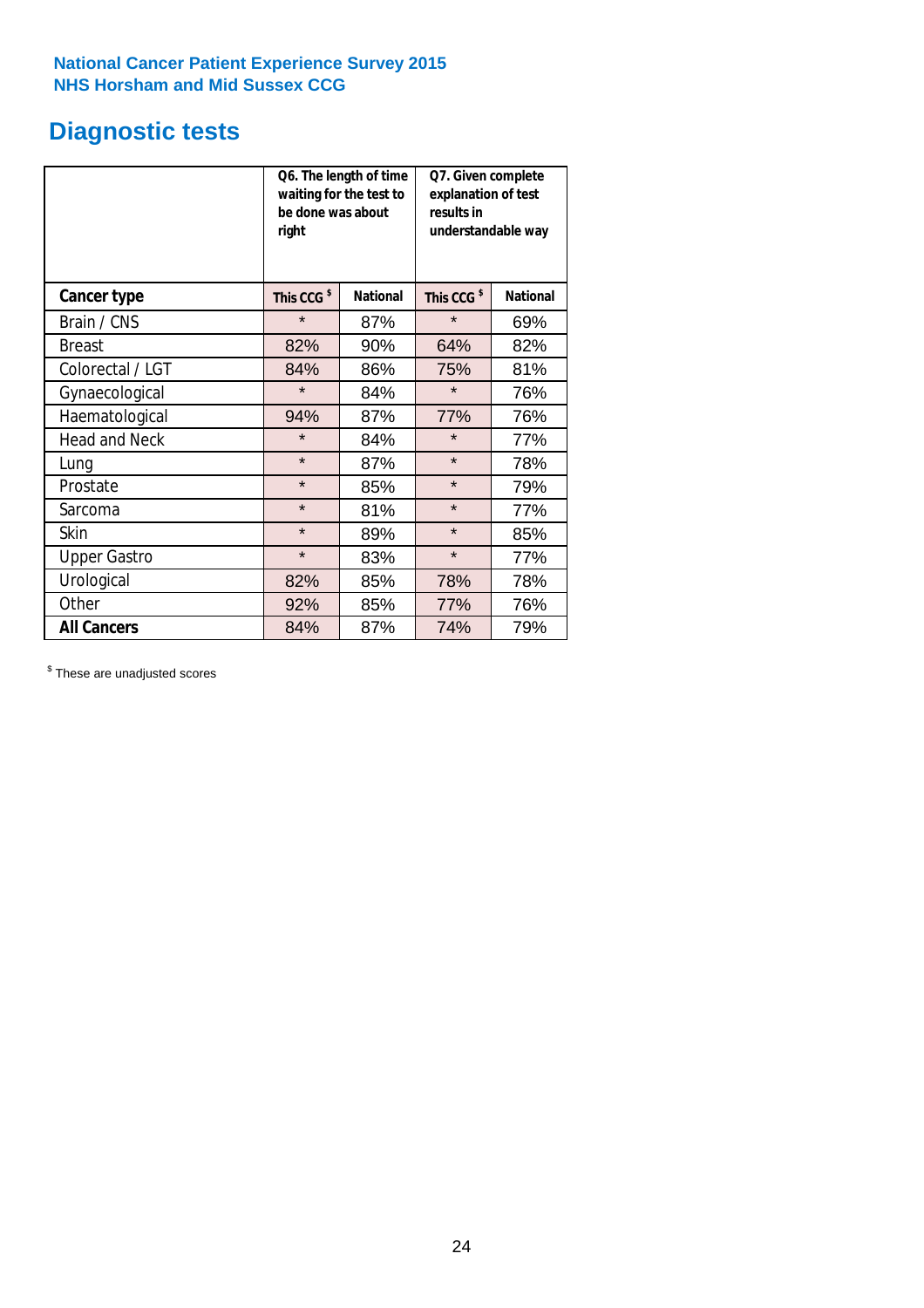# **Finding out what was wrong with you**

|                      | Q8. Patient told they<br>could bring a family<br>member or friend<br>when first told they<br>had cancer |                 | Q9. Patient felt they<br>were told sensitively<br>that they had cancer |                 | Q10. Patient<br>completely understood<br>the explanation of<br>what was wrong |                 | Q11. Patient given<br>easy to understand<br>written information<br>about the type of<br>cancer they had |                 |
|----------------------|---------------------------------------------------------------------------------------------------------|-----------------|------------------------------------------------------------------------|-----------------|-------------------------------------------------------------------------------|-----------------|---------------------------------------------------------------------------------------------------------|-----------------|
| Cancer type          | This CCG <sup>\$</sup>                                                                                  | <b>National</b> | This CCG <sup>\$</sup>                                                 | <b>National</b> | This CCG <sup>\$</sup>                                                        | <b>National</b> | This CCG <sup>\$</sup>                                                                                  | <b>National</b> |
| Brain / CNS          | $\star$                                                                                                 | 85%             | $\star$                                                                | 79%             | $\star$                                                                       | 60%             | $\star$                                                                                                 | 62%             |
| <b>Breast</b>        | 78%                                                                                                     | 83%             | 87%                                                                    | 88%             | 77%                                                                           | 78%             | 70%                                                                                                     | 76%             |
| Colorectal / LGT     | 96%                                                                                                     | 83%             | 83%                                                                    | 85%             | 79%                                                                           | 79%             | 85%                                                                                                     | 71%             |
| Gynaecological       | $\star$                                                                                                 | 75%             | $\star$                                                                | 83%             | $\star$                                                                       | 73%             | $\star$                                                                                                 | 69%             |
| Haematological       | 84%                                                                                                     | 75%             | 76%                                                                    | 83%             | 58%                                                                           | 60%             | 72%                                                                                                     | 74%             |
| <b>Head and Neck</b> | $\star$                                                                                                 | 73%             | $\star$                                                                | 85%             | $\star$                                                                       | 75%             | $\star$                                                                                                 | 61%             |
| Lung                 | $\star$                                                                                                 | 80%             | $\star$                                                                | 83%             | $\star$                                                                       | 75%             | $\star$                                                                                                 | 66%             |
| Prostate             | $\star$                                                                                                 | 80%             | 87%                                                                    | 84%             | 78%                                                                           | 78%             | 86%                                                                                                     | 80%             |
| Sarcoma              | $\star$                                                                                                 | 77%             | $\star$                                                                | 82%             | $\star$                                                                       | 63%             | $\star$                                                                                                 | 61%             |
| Skin                 | $\star$                                                                                                 | 71%             | $\star$                                                                | 90%             | $\star$                                                                       | 83%             | $\star$                                                                                                 | 84%             |
| <b>Upper Gastro</b>  | $\star$                                                                                                 | 79%             | $\star$                                                                | 79%             | $\star$                                                                       | 72%             | $\star$                                                                                                 | 64%             |
| Urological           | $\star$                                                                                                 | 74%             | 96%                                                                    | 82%             | 80%                                                                           | 76%             | $\star$                                                                                                 | 71%             |
| Other                | 92%                                                                                                     | 77%             | 77%                                                                    | 82%             | 68%                                                                           | 72%             | 72%                                                                                                     | 61%             |
| <b>All Cancers</b>   | 87%                                                                                                     | 79%             | 84%                                                                    | 84%             | 72%                                                                           | 73%             | 76%                                                                                                     | 72%             |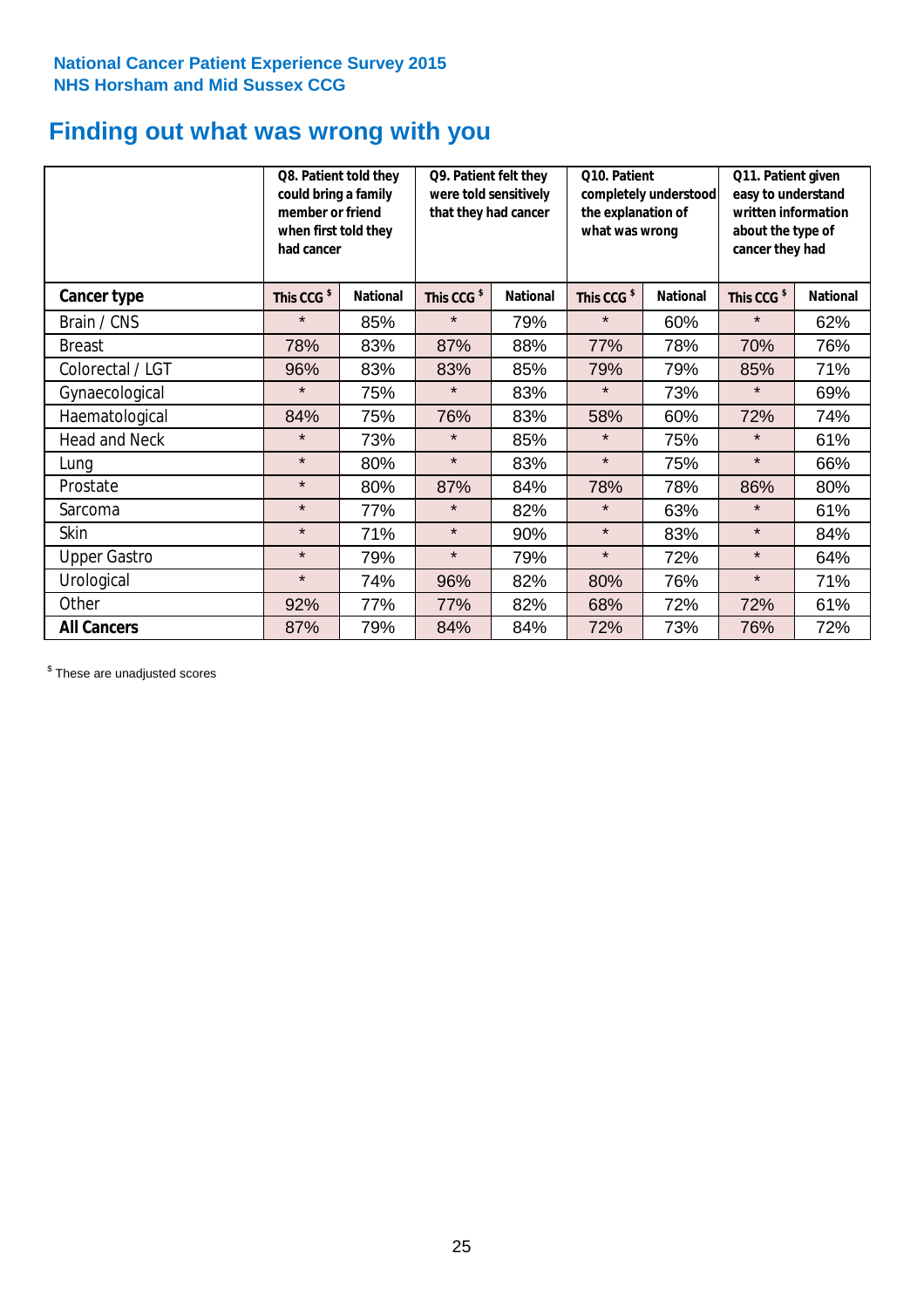# **Deciding the best treatment for you**

|                      | treatment options<br>were completely<br>explained | 012. Patient felt that | 013. Possible side<br>understandable way | effects explained in an | Q14. Patient given<br>practical advice and<br>support in dealing with<br>side effects of<br>treatment |                 |  |
|----------------------|---------------------------------------------------|------------------------|------------------------------------------|-------------------------|-------------------------------------------------------------------------------------------------------|-----------------|--|
| <b>Cancer type</b>   | This CCG <sup>\$</sup>                            | <b>National</b>        | This CCG <sup>\$</sup>                   | <b>National</b>         | This CCG <sup>\$</sup>                                                                                | <b>National</b> |  |
| Brain / CNS          | $\star$                                           | 80%                    | $\star$                                  | 71%                     | $\star$                                                                                               | 62%             |  |
| <b>Breast</b>        | 83%                                               | 84%                    | 71%                                      | 76%                     | 70%                                                                                                   | 69%             |  |
| Colorectal / LGT     | 78%                                               | 85%                    | 86%                                      | 75%                     | 71%                                                                                                   | 68%             |  |
| Gynaecological       | $\star$                                           | 84%                    | $\star$                                  | 76%                     | $\star$                                                                                               | 68%             |  |
| Haematological       | 87%                                               | 81%                    | 65%                                      | 69%                     | 54%                                                                                                   | 65%             |  |
| <b>Head and Neck</b> | $\star$                                           | 85%                    | $\star$                                  | 72%                     | $\star$                                                                                               | 67%             |  |
| Lung                 | $\star$                                           | 84%                    | $\star$                                  | 74%                     | $\star$                                                                                               | 69%             |  |
| Prostate             | $\star$                                           | 80%                    | $\star$                                  | 71%                     | $\star$                                                                                               | 61%             |  |
| Sarcoma              | $\star$                                           | 82%                    | $\star$                                  | 75%                     | $\star$                                                                                               | 66%             |  |
| Skin                 | $\star$                                           | 88%                    | $\star$                                  | 75%                     | $\star$                                                                                               | 74%             |  |
| <b>Upper Gastro</b>  | $\star$                                           | 83%                    | $\star$                                  | 72%                     | $\star$                                                                                               | 66%             |  |
| Urological           | 96%                                               | 80%                    | 75%                                      | 69%                     | 71%                                                                                                   | 61%             |  |
| Other                | 71%                                               | 80%                    | 71%                                      | 72%                     | 61%                                                                                                   | 64%             |  |
| <b>All Cancers</b>   | 84%                                               | 83%                    | 73%                                      | 73%                     | 65%                                                                                                   | 66%             |  |

|                      | in the future          | Q15. Patient definitely<br>told about side effects<br>that could affect them | Q16. Patient definitely<br>involved in decisions<br>about care and<br>treatment |                 |  |
|----------------------|------------------------|------------------------------------------------------------------------------|---------------------------------------------------------------------------------|-----------------|--|
| <b>Cancer type</b>   | This CCG <sup>\$</sup> | <b>National</b>                                                              | This CCG <sup>\$</sup>                                                          | <b>National</b> |  |
| Brain / CNS          | $\star$                | 56%                                                                          | $\star$                                                                         | 74%             |  |
| <b>Breast</b>        | 52%                    | 55%                                                                          | 83%                                                                             | 79%             |  |
| Colorectal / LGT     | 59%                    | 56%                                                                          | 85%                                                                             | 79%             |  |
| Gynaecological       | $\star$                | 54%                                                                          |                                                                                 | 76%             |  |
| Haematological       | 33%                    | 50%                                                                          |                                                                                 | 77%             |  |
| <b>Head and Neck</b> | $\star$                | 58%                                                                          | $\star$                                                                         | 76%             |  |
| Lung                 | $\star$                | 54%                                                                          | $\star$                                                                         | 78%             |  |
| Prostate             | $\star$                | 63%                                                                          | 90%                                                                             | 79%             |  |
| Sarcoma              | $\star$                | 54%                                                                          | $\star$                                                                         | 77%             |  |
| Skin                 | $\star$                | 66%                                                                          | $\star$                                                                         | 86%             |  |
| <b>Upper Gastro</b>  | $\star$                | 53%                                                                          | $\star$                                                                         | 77%             |  |
| Urological           | 58%                    | 52%                                                                          | 75%                                                                             | 75%             |  |
| Other                | 41%                    | 51%                                                                          | 74%                                                                             | 75%             |  |
| <b>All Cancers</b>   | 52%                    | 54%                                                                          | 79%                                                                             | 78%             |  |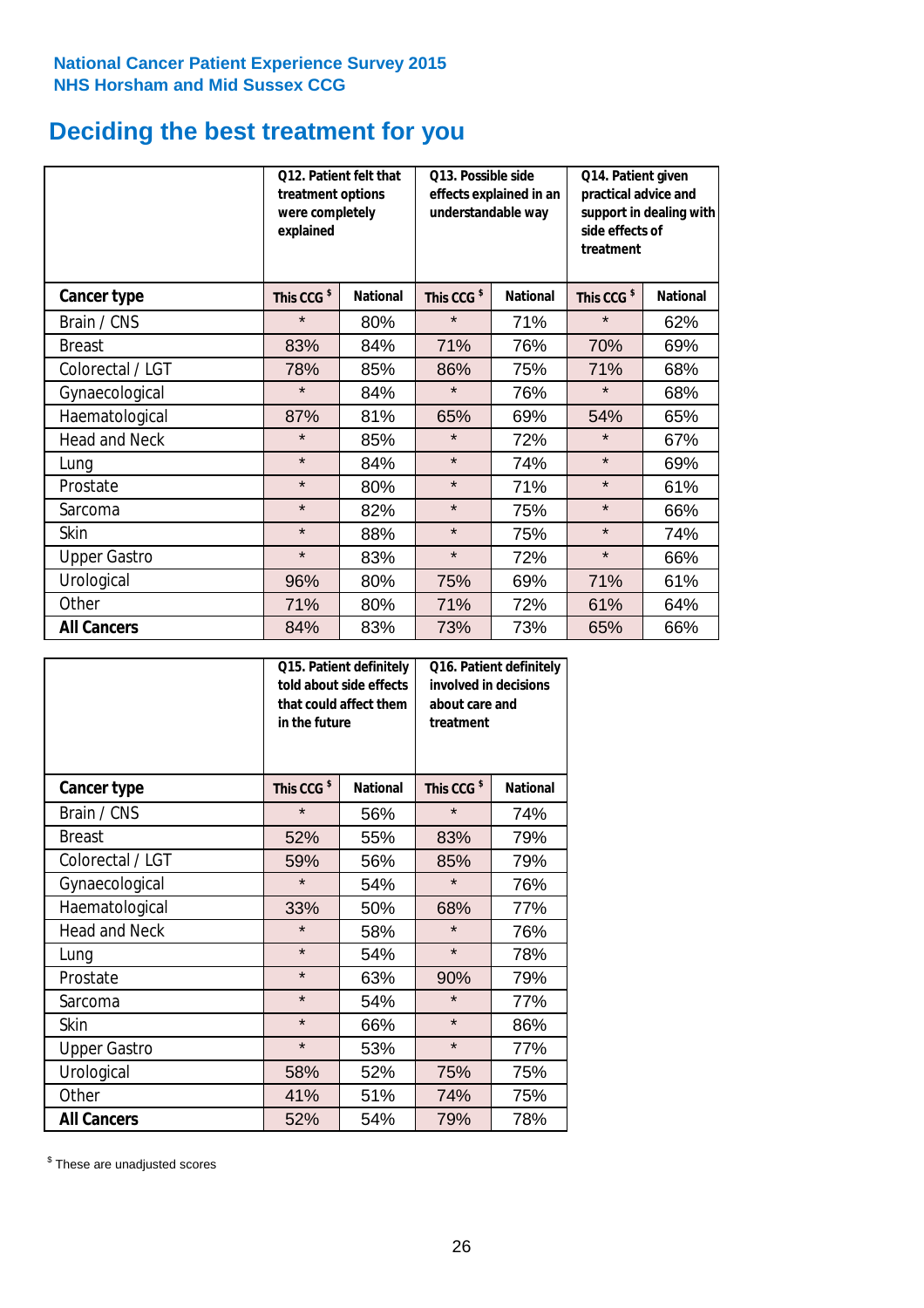# **Clinical Nurse Specialist**

|                      | would support them<br>through their<br>treatment | Q17. Patient given the<br>name of the CNS who | Q18. Patient found it<br>easy to contact their<br><b>CNS</b> |                 | <b>Q19. Get</b><br>understandable<br>answers to important<br>questions all or most<br>of the time |                 |
|----------------------|--------------------------------------------------|-----------------------------------------------|--------------------------------------------------------------|-----------------|---------------------------------------------------------------------------------------------------|-----------------|
| Cancer type          | This CCG <sup>\$</sup>                           | <b>National</b>                               | This CCG <sup>\$</sup>                                       | <b>National</b> | This CCG <sup>\$</sup>                                                                            | <b>National</b> |
| Brain / CNS          | $\star$                                          | 95%                                           | $\star$                                                      | 84%             | $\star$                                                                                           | 85%             |
| <b>Breast</b>        | 98%                                              | 94%                                           | 72%                                                          | 85%             | 78%                                                                                               | 88%             |
| Colorectal / LGT     | 89%                                              | 91%                                           | 88%                                                          | 88%             | 91%                                                                                               | 90%             |
| Gynaecological       | $\star$                                          | 93%                                           | $\star$                                                      | 86%             | $\star$                                                                                           | 87%             |
| Haematological       | 83%                                              | 89%                                           | 83%                                                          | 89%             | 84%                                                                                               | 90%             |
| <b>Head and Neck</b> | $\star$                                          | 88%                                           | $\star$                                                      | 86%             | $\star$                                                                                           | 88%             |
| Lung                 | $\star$                                          | 93%                                           | $\star$                                                      | 89%             | $\star$                                                                                           | 89%             |
| Prostate             | $\star$                                          | 89%                                           | $\star$                                                      | 83%             | $\star$                                                                                           | 88%             |
| Sarcoma              | $\star$                                          | 87%                                           | $\star$                                                      | 86%             | $\star$                                                                                           | 88%             |
| Skin                 | $\star$                                          | 88%                                           | $\star$                                                      | 90%             | $\star$                                                                                           | 92%             |
| <b>Upper Gastro</b>  | $\star$                                          | 92%                                           | $\star$                                                      | 87%             | $\star$                                                                                           | 88%             |
| Urological           | 88%                                              | 80%                                           | $\star$                                                      | 85%             | $\star$                                                                                           | 88%             |
| Other                | 87%                                              | 86%                                           | 83%                                                          | 86%             | $\star$                                                                                           | 87%             |
| <b>All Cancers</b>   | 90%                                              | 90%                                           | 83%                                                          | 87%             | 87%                                                                                               | 88%             |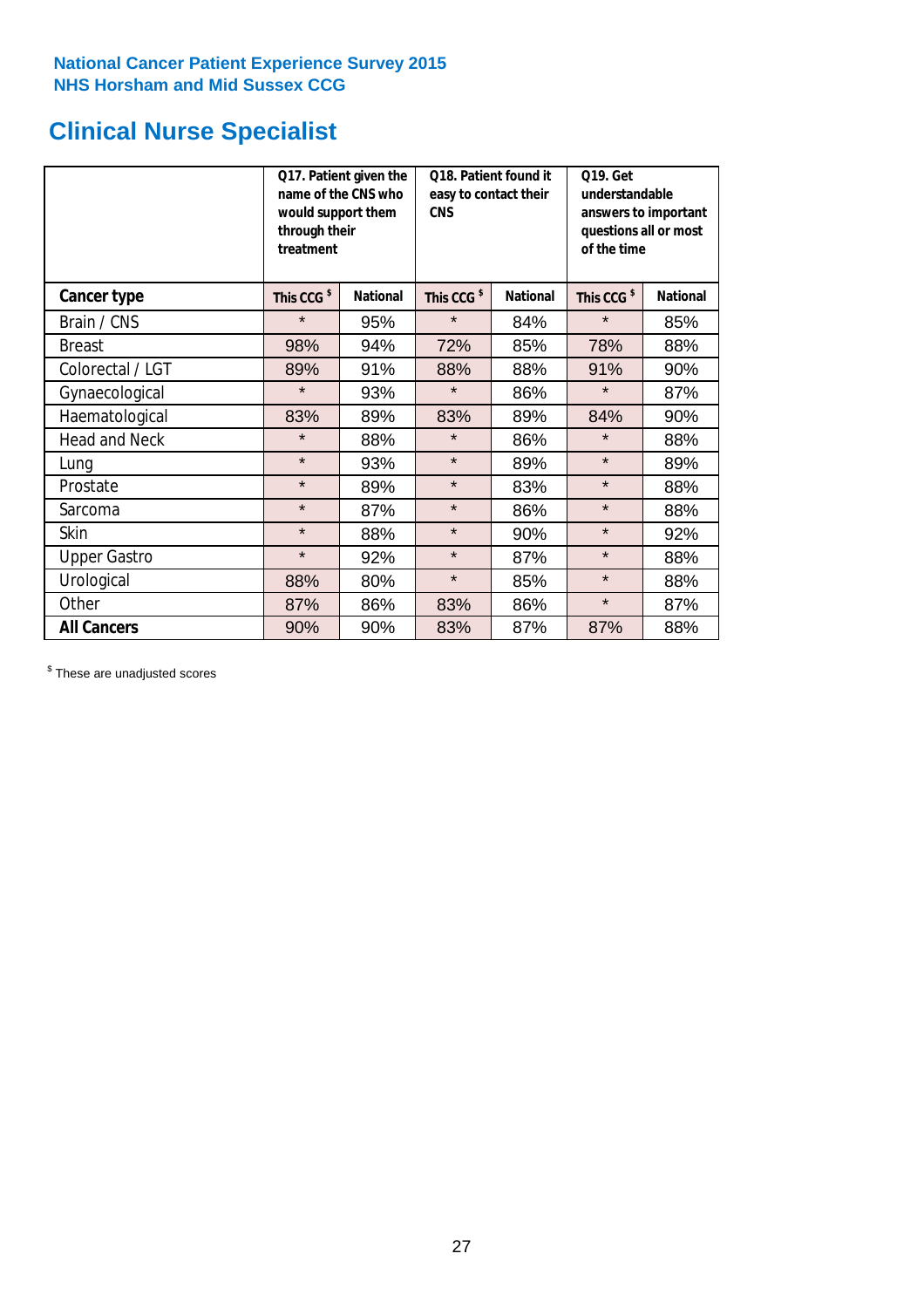# **Support for people with cancer**

|                      | gave information       | Q20. Hospital staff<br>Q21. Hospital staff<br>gave information<br>about support groups<br>about impact cancer<br>could have on day to<br>day activities |                        | Q22. Hospital staff<br>gave information on<br>getting financial help |                        | Q23. Hospital staff told<br>patient they could get<br>free prescriptions |                        |                 |
|----------------------|------------------------|---------------------------------------------------------------------------------------------------------------------------------------------------------|------------------------|----------------------------------------------------------------------|------------------------|--------------------------------------------------------------------------|------------------------|-----------------|
| <b>Cancer type</b>   | This CCG <sup>\$</sup> | <b>National</b>                                                                                                                                         | This CCG <sup>\$</sup> | <b>National</b>                                                      | This CCG <sup>\$</sup> | <b>National</b>                                                          | This CCG <sup>\$</sup> | <b>National</b> |
| Brain / CNS          | $\star$                | 85%                                                                                                                                                     | $\star$                | 80%                                                                  | $\star$                | 72%                                                                      | $\star$                | 79%             |
| <b>Breast</b>        | 85%                    | 88%                                                                                                                                                     | 81%                    | 85%                                                                  | 29%                    | 60%                                                                      | 82%                    | 80%             |
| Colorectal / LGT     | 91%                    | 82%                                                                                                                                                     | 83%                    | 82%                                                                  | $\star$                | 52%                                                                      | $\star$                | 83%             |
| Gynaecological       | $\star$                | 83%                                                                                                                                                     | $\star$                | 81%                                                                  | $\star$                | 58%                                                                      | $\star$                | 76%             |
| Haematological       | 76%                    | 82%                                                                                                                                                     | 81%                    | 82%                                                                  | 47%                    | 56%                                                                      | 76%                    | 86%             |
| <b>Head and Neck</b> | $\star$                | 83%                                                                                                                                                     | $\star$                | 80%                                                                  | $\star$                | 55%                                                                      | $\star$                | 80%             |
| Lung                 | $\star$                | 82%                                                                                                                                                     | $\star$                | 80%                                                                  | $\star$                | 68%                                                                      | $\star$                | 85%             |
| Prostate             | $\star$                | 85%                                                                                                                                                     | $\star$                | 81%                                                                  | $\star$                | 41%                                                                      | $\star$                | 76%             |
| Sarcoma              | $\star$                | 82%                                                                                                                                                     | $\star$                | 80%                                                                  | $\star$                | 57%                                                                      | $\star$                | 75%             |
| Skin                 | $\star$                | 85%                                                                                                                                                     | $\star$                | 85%                                                                  | $\star$                | 51%                                                                      | $\star$                | 65%             |
| <b>Upper Gastro</b>  | $\star$                | 82%                                                                                                                                                     | $\star$                | 78%                                                                  | $\star$                | 57%                                                                      | $\star$                | 83%             |
| Urological           | $\star$                | 71%                                                                                                                                                     | $\star$                | 70%                                                                  | $\star$                | 33%                                                                      | $\star$                | 69%             |
| Other                | 93%                    | 80%                                                                                                                                                     | $\star$                | 77%                                                                  | $\star$                | 53%                                                                      | $\star$                | 79%             |
| <b>All Cancers</b>   | 85%                    | 83%                                                                                                                                                     | 82%                    | 81%                                                                  | 53%                    | 55%                                                                      | 81%                    | 80%             |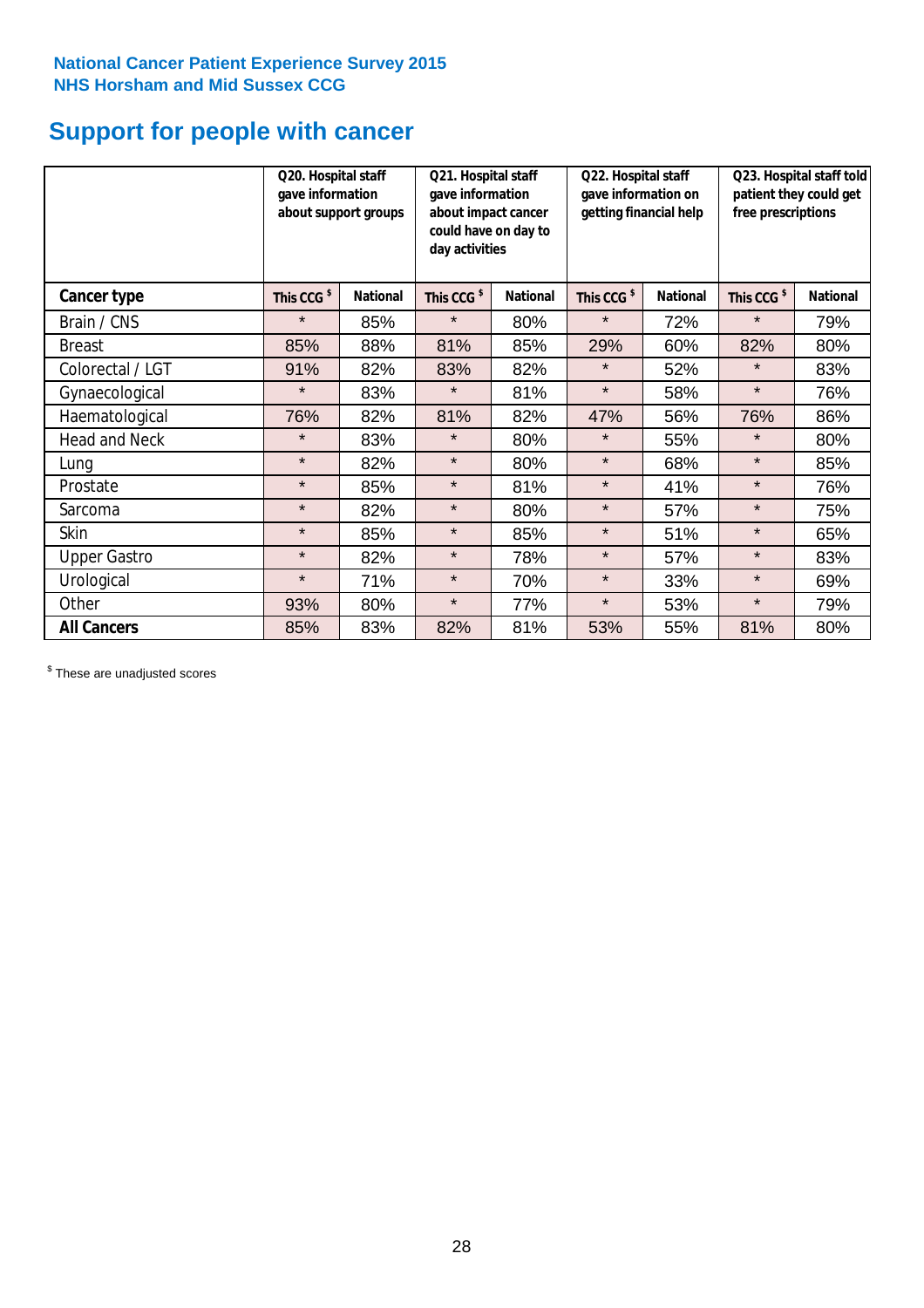# **Operations**

|                      | Q26. Staff explained<br>how operation had<br>gone in<br>understandable way |                 |  |  |
|----------------------|----------------------------------------------------------------------------|-----------------|--|--|
| <b>Cancer type</b>   | This CCG <sup>\$</sup>                                                     | <b>National</b> |  |  |
| Brain / CNS          | $\star$                                                                    | 75%             |  |  |
| <b>Breast</b>        | 69%                                                                        | 77%             |  |  |
| Colorectal / LGT     | 81%                                                                        | 81%             |  |  |
| Gynaecological       | $\star$<br>79%                                                             |                 |  |  |
| Haematological       | $\star$<br>75%                                                             |                 |  |  |
| <b>Head and Neck</b> | $\star$                                                                    | 77%             |  |  |
| Lung                 | $\star$                                                                    | 76%             |  |  |
| Prostate             | $\star$                                                                    | 76%             |  |  |
| Sarcoma              | $\star$                                                                    | 80%             |  |  |
| Skin                 | $\star$                                                                    | 84%             |  |  |
| <b>Upper Gastro</b>  | $\star$                                                                    | 81%             |  |  |
| Urological           | $\star$                                                                    | 74%             |  |  |
| Other                | $\star$<br>78%                                                             |                 |  |  |
| <b>All Cancers</b>   | 79%                                                                        | 78%             |  |  |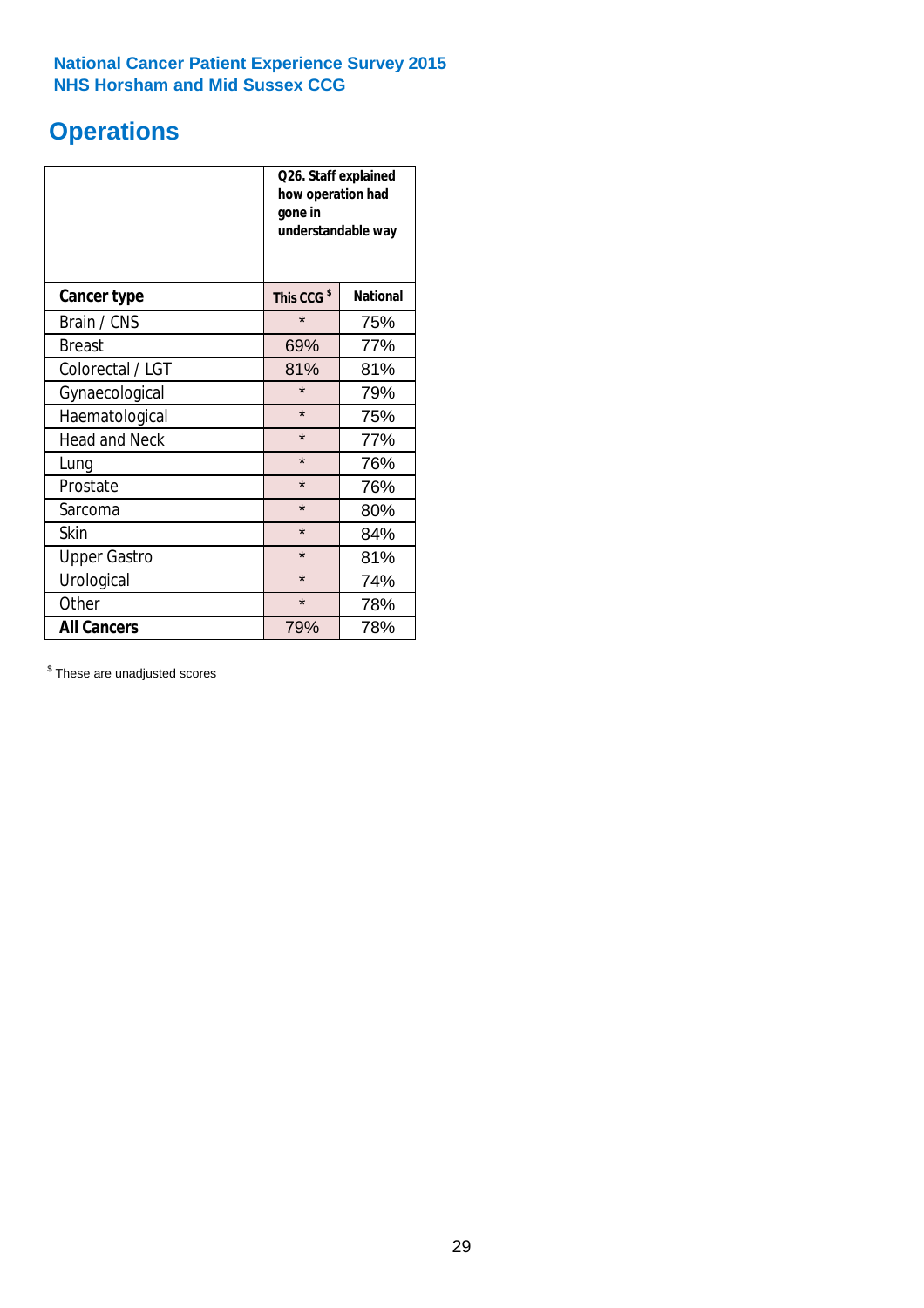# **Hospital care as an inpatient (Part 1 of 2)**

|                      | they were not there    | Q28. Groups of doctors<br>Q29. Patient had<br>or nurses did not talk<br>confidence and trust in<br>in front of patient as if<br>all doctors treating<br>them |                        | Q30. Patient's family<br>or someone close<br>definitely had<br>opportunity to talk to<br>doctor |                        | Q31. Patient had<br>confidence and trust in<br>all ward nurses |                        |                 |
|----------------------|------------------------|--------------------------------------------------------------------------------------------------------------------------------------------------------------|------------------------|-------------------------------------------------------------------------------------------------|------------------------|----------------------------------------------------------------|------------------------|-----------------|
| Cancer type          | This CCG <sup>\$</sup> | <b>National</b>                                                                                                                                              | This CCG <sup>\$</sup> | <b>National</b>                                                                                 | This CCG <sup>\$</sup> | <b>National</b>                                                | This CCG <sup>\$</sup> | <b>National</b> |
| Brain / CNS          | $\star$                | 68%                                                                                                                                                          | $\star$                | 78%                                                                                             | $\star$                | 65%                                                            | $\star$                | 67%             |
| <b>Breast</b>        | 81%                    | 89%                                                                                                                                                          | 81%                    | 86%                                                                                             | 60%                    | 73%                                                            | 53%                    | 74%             |
| Colorectal / LGT     | $\star$                | 75%                                                                                                                                                          | $\star$                | 85%                                                                                             | $\star$                | 72%                                                            | $\star$                | 68%             |
| Gynaecological       | $\star$                | 84%                                                                                                                                                          | $\star$                | 86%                                                                                             | $\star$                | 71%                                                            | $\star$                | 69%             |
| Haematological       | $\star$                | 80%                                                                                                                                                          | $\star$                | 81%                                                                                             | $\star$                | 75%                                                            | $\star$                | 73%             |
| <b>Head and Neck</b> | $\star$                | 79%                                                                                                                                                          | $\star$                | 85%                                                                                             | $\star$                | 73%                                                            | $\star$                | 72%             |
| Lung                 | $\star$                | 75%                                                                                                                                                          | $\star$                | 82%                                                                                             | $\star$                | 71%                                                            | $\star$                | 73%             |
| Prostate             | $\star$                | 84%                                                                                                                                                          | $\star$                | 87%                                                                                             | $\star$                | 72%                                                            | $\star$                | 75%             |
| Sarcoma              | $\star$                | 82%                                                                                                                                                          | $\star$                | 85%                                                                                             | $\star$                | 75%                                                            | $\star$                | 70%             |
| Skin                 | $\star$                | 85%                                                                                                                                                          | $\star$                | 90%                                                                                             | $\star$                | 79%                                                            | $\star$                | 84%             |
| <b>Upper Gastro</b>  | $\star$                | 75%                                                                                                                                                          | $\star$                | 83%                                                                                             | $\star$                | 72%                                                            | $\star$                | 70%             |
| Urological           | $\star$                | 80%                                                                                                                                                          | $\star$                | 84%                                                                                             | $\star$                | 67%                                                            | $\star$                | 75%             |
| Other                | $\star$                | 79%                                                                                                                                                          | $\star$                | 79%                                                                                             | $\star$                | 70%                                                            | $\star$                | 69%             |
| <b>All Cancers</b>   | 82%                    | 81%                                                                                                                                                          | 84%                    | 84%                                                                                             | 65%                    | 72%                                                            | 69%                    | 72%             |

|                      | Q32. Always / nearly<br>always enough nurses<br>on duty |                 | Q33. All staff asked<br>patient what name<br>they preferred to be<br>called by |                 | Q34. Always given<br>enough privacy when<br>discussing condition or<br>treatment |                 | Q35. Patient was able<br>to discuss worries or<br>fears with staff during<br>visit |                 |
|----------------------|---------------------------------------------------------|-----------------|--------------------------------------------------------------------------------|-----------------|----------------------------------------------------------------------------------|-----------------|------------------------------------------------------------------------------------|-----------------|
| <b>Cancer type</b>   | This CCG <sup>\$</sup>                                  | <b>National</b> | This CCG <sup>\$</sup>                                                         | <b>National</b> | This CCG <sup>\$</sup>                                                           | <b>National</b> | This CCG <sup>\$</sup>                                                             | <b>National</b> |
| Brain / CNS          | $\star$                                                 | 64%             | $\star$                                                                        | 69%             | $\star$                                                                          | 80%             | $\star$                                                                            | 44%             |
| <b>Breast</b>        | 63%                                                     | 69%             | 51%                                                                            | 60%             | 81%                                                                              | 86%             | 27%                                                                                | 53%             |
| Colorectal / LGT     | $\star$                                                 | 61%             | $\star$                                                                        | 70%             | $\star$                                                                          | 84%             | $\star$                                                                            | 54%             |
| Gynaecological       | $\star$                                                 | 65%             | $\star$                                                                        | 63%             | $\star$                                                                          | 82%             | $\star$                                                                            | 50%             |
| Haematological       | $\star$                                                 | 63%             | $\star$                                                                        | 67%             | $\star$                                                                          | 86%             | $\star$                                                                            | 55%             |
| <b>Head and Neck</b> | $\star$                                                 | 67%             | $\star$                                                                        | 66%             | $\star$                                                                          | 85%             | $\star$                                                                            | 50%             |
| Lung                 | $\star$                                                 | 68%             | $\star$                                                                        | 71%             | $\star$                                                                          | 84%             | $\star$                                                                            | 49%             |
| Prostate             | $\star$                                                 | 71%             | $\star$                                                                        | 67%             | $\star$                                                                          | 87%             | $\star$                                                                            | 52%             |
| Sarcoma              | $\star$                                                 | 68%             | $\star$                                                                        | 71%             | $\star$                                                                          | 87%             | $\star$                                                                            | 52%             |
| Skin                 | $\star$                                                 | 81%             | $\star$                                                                        | 67%             | $\star$                                                                          | 89%             | $\star$                                                                            | 61%             |
| <b>Upper Gastro</b>  | $\star$                                                 | 62%             | $\star$                                                                        | 75%             | $\star$                                                                          | 83%             | $\star$                                                                            | 53%             |
| Urological           | $\star$                                                 | 68%             | $\star$                                                                        | 71%             | $\star$                                                                          | 84%             | $\star$                                                                            | 46%             |
| Other                | $\star$                                                 | 62%             | $\star$                                                                        | 66%             | $\star$                                                                          | 82%             | $\star$                                                                            | 48%             |
| <b>All Cancers</b>   | 73%                                                     | 66%             | 65%                                                                            | 67%             | 87%                                                                              | 85%             | 46%                                                                                | 52%             |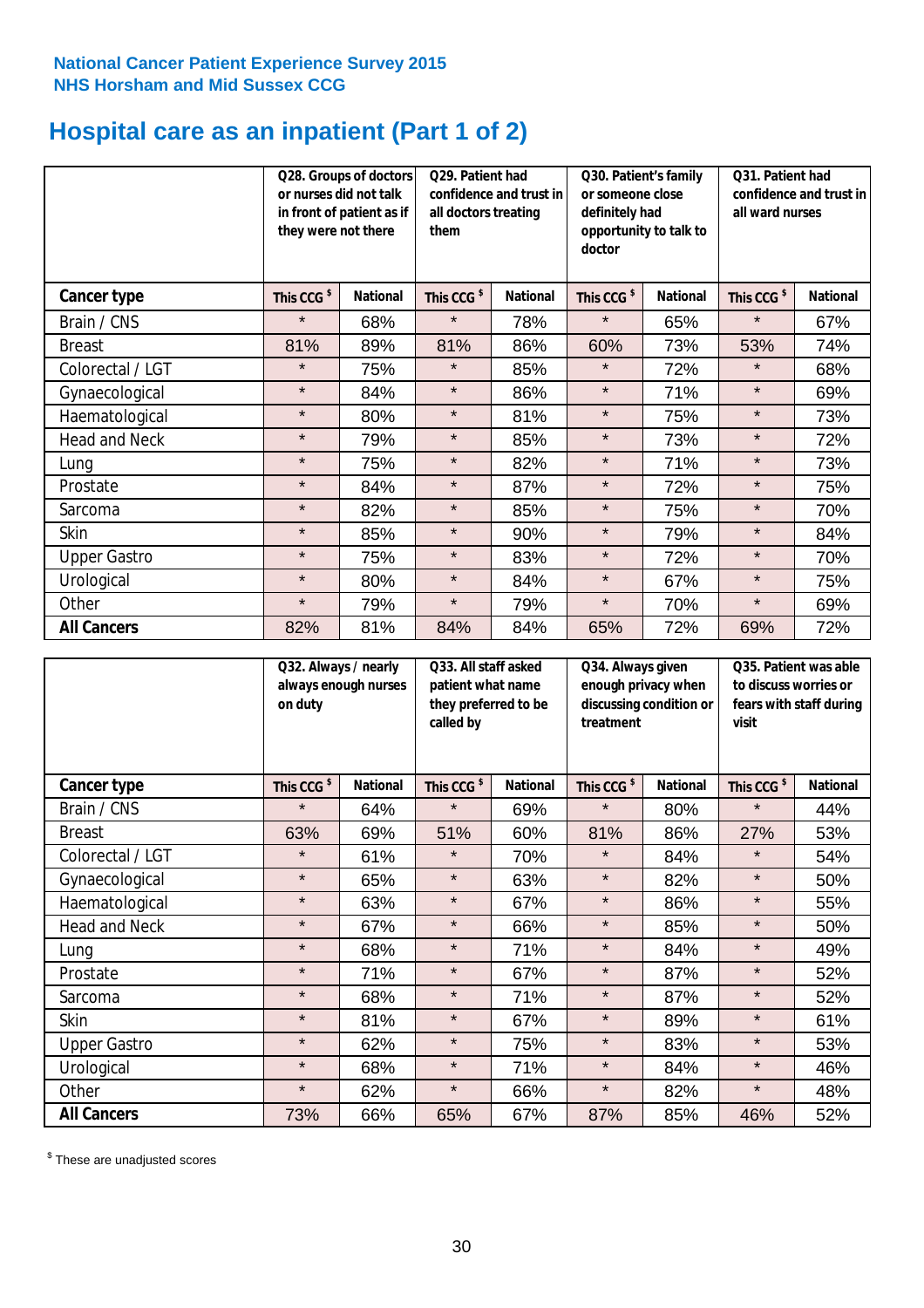# **Hospital care as an inpatient (Part 2 of 2)**

|                      | Q36. Hospital staff<br>definitely did<br>everything to help<br>control pain |                 | Q37. Always treated<br>with respect and<br>dignity by staff |                 | Q38. Given clear<br>written information<br>about what should /<br>should not do post<br>discharge |                 | Q39. Staff told patient<br>who to contact if<br>worried post discharge |                 |  |
|----------------------|-----------------------------------------------------------------------------|-----------------|-------------------------------------------------------------|-----------------|---------------------------------------------------------------------------------------------------|-----------------|------------------------------------------------------------------------|-----------------|--|
| Cancer type          | This CCG <sup>\$</sup>                                                      | <b>National</b> | This CCG <sup>\$</sup>                                      | <b>National</b> | This CCG <sup>\$</sup>                                                                            | <b>National</b> | This CCG <sup>\$</sup>                                                 | <b>National</b> |  |
| Brain / CNS          | $\star$                                                                     | 82%             | $\star$                                                     | 84%             | $\star$                                                                                           | 79%             | $\star$                                                                | 91%             |  |
| <b>Breast</b>        | 78%                                                                         | 86%             | 81%                                                         | 88%             | 94%                                                                                               | 90%             | 90%                                                                    | 95%             |  |
| Colorectal / LGT     | $\star$                                                                     | 84%             | $\star$                                                     | 86%             | $\star$                                                                                           | 83%             | $\star$                                                                | 94%             |  |
| Gynaecological       | $\star$                                                                     | 83%             | $\star$                                                     | 85%             | $\star$                                                                                           | 86%             | $\star$                                                                | 93%             |  |
| Haematological       | $\star$                                                                     | 84%             | $\star$                                                     | 89%             | $\star$                                                                                           | 79%             | $\star$                                                                | 95%             |  |
| <b>Head and Neck</b> | $\star$                                                                     | 84%             | $\star$                                                     | 88%             | $\star$                                                                                           | 86%             | $\star$                                                                | 92%             |  |
| Lung                 | $\star$                                                                     | 83%             | $\star$                                                     | 87%             | $\star$                                                                                           | 81%             | $\star$                                                                | 92%             |  |
| Prostate             | $\star$                                                                     | 85%             | $\star$                                                     | 91%             | $\star$                                                                                           | 87%             | $\star$                                                                | 94%             |  |
| Sarcoma              | $\star$                                                                     | 86%             | $\star$                                                     | 91%             | $\star$                                                                                           | 83%             | $\star$                                                                | 94%             |  |
| Skin                 | $\star$                                                                     | 88%             | $\star$                                                     | 93%             | $\star$                                                                                           | 91%             | $\star$                                                                | 97%             |  |
| <b>Upper Gastro</b>  | $\star$                                                                     | 83%             | $\star$                                                     | 86%             | $\star$                                                                                           | 79%             | $\star$                                                                | 93%             |  |
| Urological           | $\star$                                                                     | 80%             | $\star$                                                     | 88%             | $\star$                                                                                           | 83%             | $\star$                                                                | 90%             |  |
| Other                | $\star$                                                                     | 82%             | $\star$                                                     | 85%             | $\star$                                                                                           | 80%             | $\star$                                                                | 92%             |  |
| <b>All Cancers</b>   | 79%                                                                         | 84%             | 89%                                                         | 87%             | 87%                                                                                               | 84%             | 92%                                                                    | 94%             |  |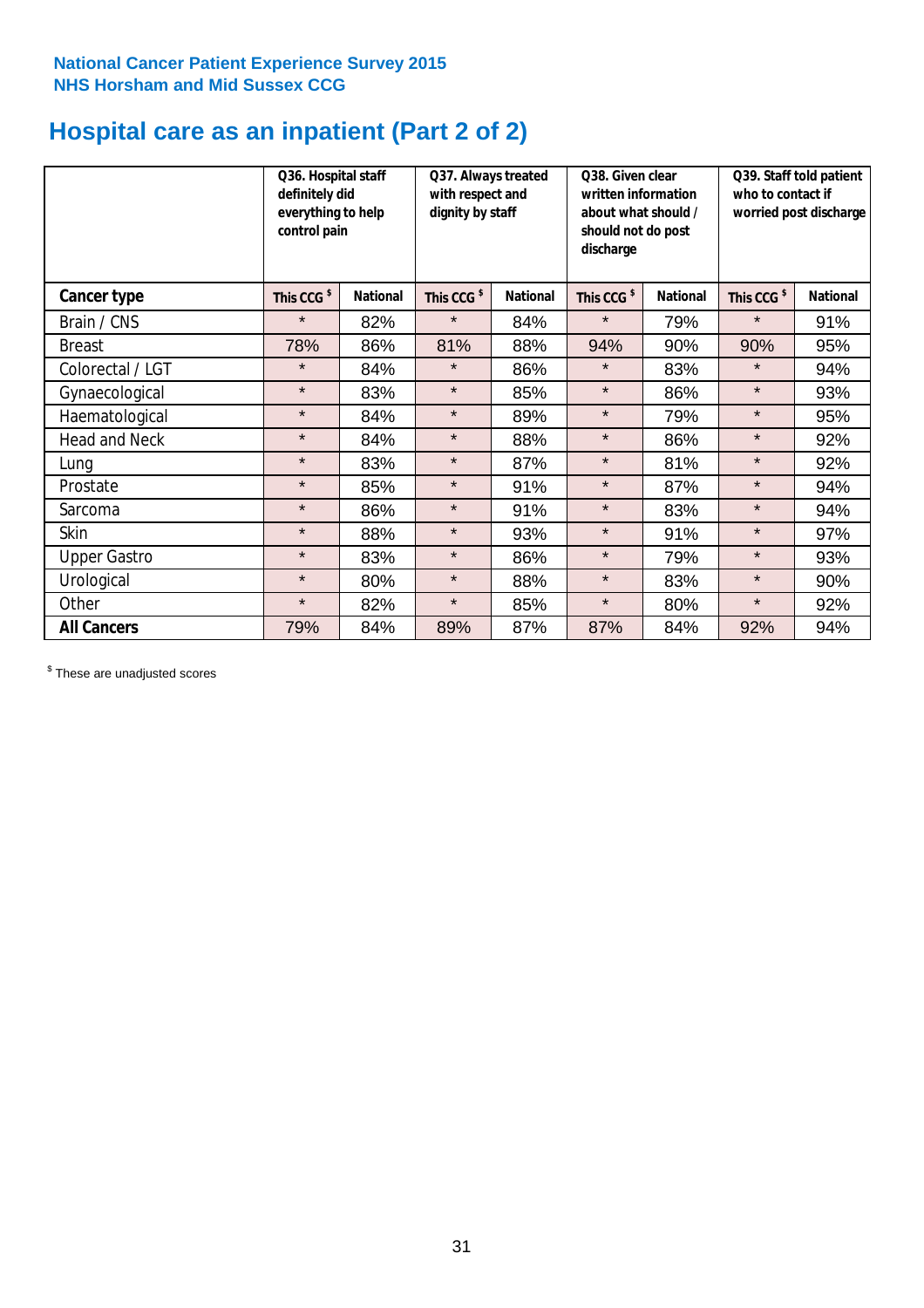# **Hospital care as a day patient / outpatient**

|                      | to discuss worries or<br>visit | Q41. Patient was able<br>fears with staff during | Q42. Doctor had the<br>right notes and other<br>documentation with<br>them |                 | Q44. Beforehand<br>patient had all<br>information needed<br>about radiotherapy<br>treatment |                 | Q45. Patient given<br>understandable<br>information about<br>whether radiotherapy<br>was working |                 |
|----------------------|--------------------------------|--------------------------------------------------|----------------------------------------------------------------------------|-----------------|---------------------------------------------------------------------------------------------|-----------------|--------------------------------------------------------------------------------------------------|-----------------|
| Cancer type          | This CCG <sup>\$</sup>         | <b>National</b>                                  | This CCG <sup>\$</sup>                                                     | <b>National</b> | This CCG <sup>\$</sup>                                                                      | <b>National</b> | This CCG <sup>\$</sup>                                                                           | <b>National</b> |
| Brain / CNS          | $\star$                        | 65%                                              | $\star$                                                                    | 94%             | n.a.                                                                                        | 85%             | n.a.                                                                                             | 52%             |
| <b>Breast</b>        | 58%                            | 70%                                              | 91%                                                                        | 95%             | 96%                                                                                         | 87%             | 64%                                                                                              | 60%             |
| Colorectal / LGT     | 78%                            | 73%                                              | 92%                                                                        | 95%             | $\star$                                                                                     | 85%             | $\star$                                                                                          | 55%             |
| Gynaecological       | $\star$                        | 70%                                              | $\star$                                                                    | 96%             | n.a.                                                                                        | 85%             | n.a.                                                                                             | 64%             |
| Haematological       | 63%                            | 74%                                              | 97%                                                                        | 97%             | $\star$                                                                                     | 82%             | $\star$                                                                                          | 64%             |
| <b>Head and Neck</b> | $\star$                        | 69%                                              | $\star$                                                                    | 95%             | $\star$                                                                                     | 86%             | $\star$                                                                                          | 60%             |
| Lung                 | $\star$                        | 69%                                              | $\star$                                                                    | 96%             | $\star$                                                                                     | 86%             | $\star$                                                                                          | 59%             |
| Prostate             | $\star$                        | 69%                                              | $\star$                                                                    | 95%             | $\star$                                                                                     | 88%             | $\star$                                                                                          | 61%             |
| Sarcoma              | $\star$                        | 68%                                              | $\star$                                                                    | 97%             | $\star$                                                                                     | 88%             | $\star$                                                                                          | 63%             |
| Skin                 | $\star$                        | 73%                                              | $\star$                                                                    | 96%             | n.a.                                                                                        | 81%             | n.a.                                                                                             | 63%             |
| <b>Upper Gastro</b>  | $\star$                        | 68%                                              | $\star$                                                                    | 95%             | $\star$                                                                                     | 85%             | $\star$                                                                                          | 57%             |
| Urological           | $\star$                        | 65%                                              | 100%                                                                       | 95%             | $\star$                                                                                     | 81%             | $\star$                                                                                          | 53%             |
| Other                | 61%                            | 67%                                              | 97%                                                                        | 95%             | $\star$                                                                                     | 83%             | $\star$                                                                                          | 59%             |
| <b>All Cancers</b>   | 69%                            | 70%                                              | 96%                                                                        | 96%             | 90%                                                                                         | 86%             | 61%                                                                                              | 60%             |

|                      | Q47. Beforehand<br>patient had all<br>information needed<br>about chemotherapy<br>treatment |                 | Q48. Patient given<br>understandable<br>information about<br>whether<br>chemotherapy was<br>working |                 |  |
|----------------------|---------------------------------------------------------------------------------------------|-----------------|-----------------------------------------------------------------------------------------------------|-----------------|--|
| <b>Cancer type</b>   | This CCG <sup>\$</sup>                                                                      | <b>National</b> | This CCG <sup>\$</sup>                                                                              | <b>National</b> |  |
| Brain / CNS          | $\star$                                                                                     | 82%             | $\star$                                                                                             | 57%             |  |
| <b>Breast</b>        | 83%                                                                                         | 83%             | 44%                                                                                                 | 62%             |  |
| Colorectal / LGT     | $\star$                                                                                     | 86%             | $\star$                                                                                             | 65%             |  |
| Gynaecological       | $\star$                                                                                     | 86%             | $\star$                                                                                             | 68%             |  |
| Haematological       | 88%<br>85%                                                                                  |                 | 77%                                                                                                 | 75%             |  |
| <b>Head and Neck</b> | $\star$                                                                                     | 80%             | $\star$                                                                                             | 52%             |  |
| Lung                 | $\star$                                                                                     | 85%             | $\star$                                                                                             | 68%             |  |
| Prostate             | n.a.                                                                                        | 83%             | n.a.                                                                                                | 69%             |  |
| Sarcoma              | $\star$                                                                                     | 82%             | $\star$                                                                                             | 70%             |  |
| Skin                 | $\star$                                                                                     | 92%             | $\star$                                                                                             | 80%             |  |
| <b>Upper Gastro</b>  | $\star$                                                                                     | 83%             | $\star$                                                                                             | 64%             |  |
| Urological           | $\star$                                                                                     | 83%             | $\star$                                                                                             | 66%             |  |
| Other                | 88%                                                                                         | 85%             | 71%                                                                                                 | 70%             |  |
| <b>All Cancers</b>   | 86%                                                                                         | 84%             | 70%                                                                                                 | 68%             |  |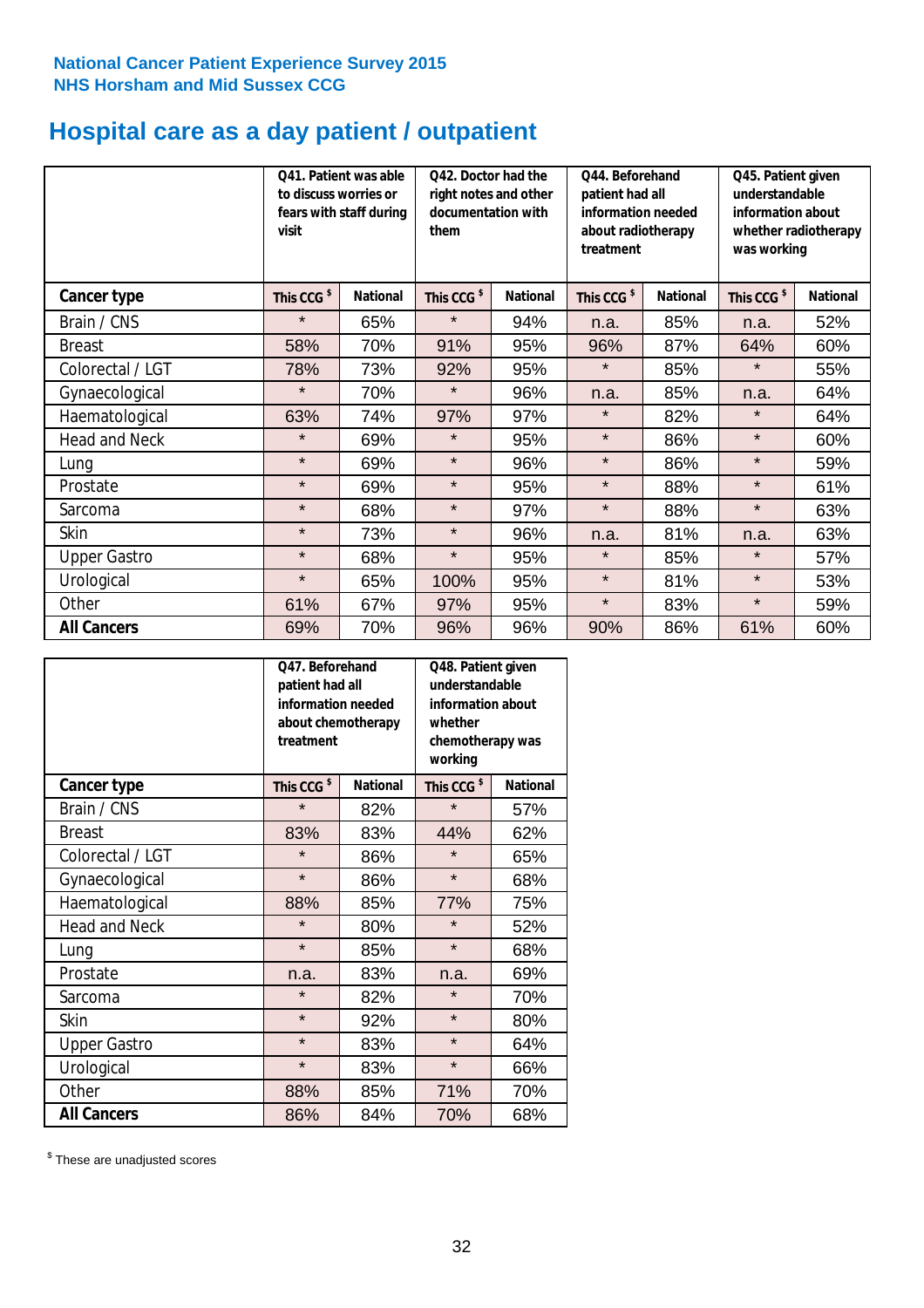# **Home care and support**

|                      | Q49. Hospital staff<br>gave family or | someone close all the<br>information needed to<br>help with care at home | Q50. Patient definitely<br>given enough support<br>from health or social<br>services during<br>treatment |                 | Q51. Patient definitely<br>given enough support<br>from health or social<br>services after<br>treatment |                 |
|----------------------|---------------------------------------|--------------------------------------------------------------------------|----------------------------------------------------------------------------------------------------------|-----------------|---------------------------------------------------------------------------------------------------------|-----------------|
| <b>Cancer type</b>   | This CCG <sup>\$</sup>                | <b>National</b>                                                          | This CCG <sup>\$</sup>                                                                                   | <b>National</b> | This CCG <sup>\$</sup>                                                                                  | <b>National</b> |
| Brain / CNS          | $\star$                               | 56%                                                                      | $\star$                                                                                                  | 44%             | n.a.                                                                                                    | 44%             |
| <b>Breast</b>        | 49%                                   | 57%                                                                      | 57%                                                                                                      | 54%             | $\star$                                                                                                 | 40%             |
| Colorectal / LGT     | 63%                                   | 60%                                                                      | $\star$                                                                                                  | 62%             | $\star$                                                                                                 | 52%             |
| Gynaecological       | $\star$                               | 56%                                                                      | $\star$                                                                                                  | 52%             | $\star$                                                                                                 | 42%             |
| Haematological       | 49%                                   | 60%                                                                      | $\star$                                                                                                  | 52%             | $\star$                                                                                                 | 43%             |
| <b>Head and Neck</b> | $\star$                               | 59%                                                                      | $\star$                                                                                                  | 53%             | $\star$                                                                                                 | 50%             |
| Lung                 | $\star$                               | 57%                                                                      | $\star$                                                                                                  | 52%             | $\star$                                                                                                 | 42%             |
| Prostate             | $\star$                               | 55%                                                                      | $\star$                                                                                                  | 47%             | n.a.                                                                                                    | 43%             |
| Sarcoma              | $\star$                               | 59%                                                                      | $\star$                                                                                                  | 58%             | n.a.                                                                                                    | 53%             |
| Skin                 | $\star$                               | 67%                                                                      | $\star$                                                                                                  | 58%             | $\star$                                                                                                 | 61%             |
| <b>Upper Gastro</b>  | $\star$                               | 59%                                                                      | $\star$                                                                                                  | 54%             | $\star$                                                                                                 | 45%             |
| Urological           | $\star$                               | 55%                                                                      | $\star$                                                                                                  | 47%             | $\star$                                                                                                 | 44%             |
| Other                | 63%                                   | 54%                                                                      | $\star$                                                                                                  | 55%             | $\star$                                                                                                 | 48%             |
| <b>All Cancers</b>   | 59%                                   | 58%                                                                      | 57%                                                                                                      | 54%             | 42%                                                                                                     | 45%             |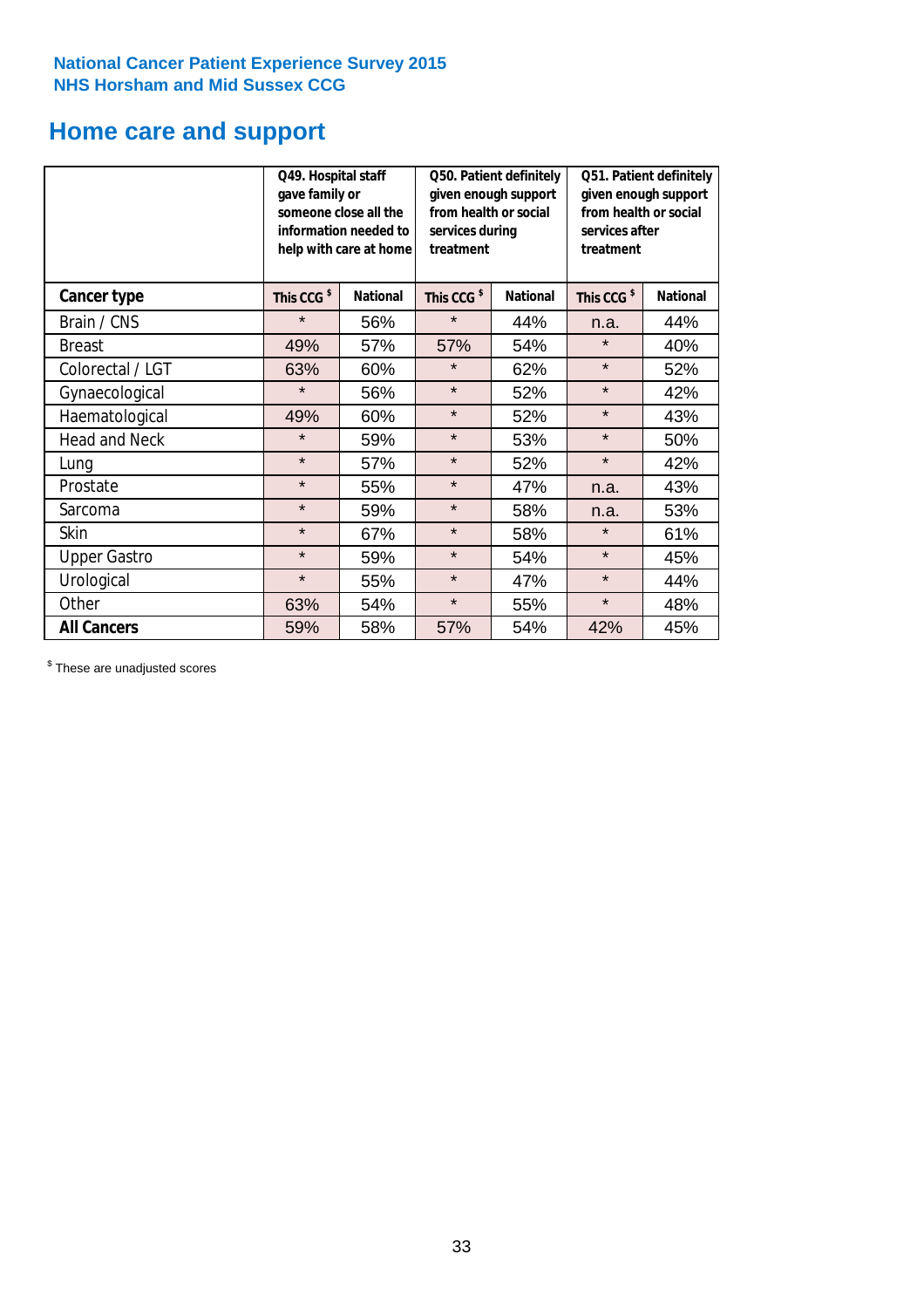# **Care from your general practice**

|                      | information about<br>treatment | Q52. GP given enough<br>patient's condition and | O53. Practice staff<br>definitely did<br>everything they could<br>to support patient |                 |  |
|----------------------|--------------------------------|-------------------------------------------------|--------------------------------------------------------------------------------------|-----------------|--|
| <b>Cancer type</b>   | This CCG <sup>\$</sup>         | <b>National</b>                                 | This CCG <sup>\$</sup>                                                               | <b>National</b> |  |
| Brain / CNS          | $\star$                        | 94%                                             | $\star$                                                                              | 59%             |  |
| <b>Breast</b>        | 100%                           | 96%                                             | 57%                                                                                  | 63%             |  |
| Colorectal / LGT     | 100%                           | 95%                                             | 63%                                                                                  | 63%             |  |
| Gynaecological       | $\star$<br>95%                 |                                                 | $\star$                                                                              | 59%             |  |
| Haematological       | 98%                            | 96%                                             | 62%                                                                                  | 61%             |  |
| <b>Head and Neck</b> | $\star$                        | 93%                                             | $\star$                                                                              | 60%             |  |
| Lung                 | $\star$                        | 95%                                             | $\star$                                                                              | 62%             |  |
| Prostate             | $\star$                        | 95%                                             | $\star$                                                                              | 67%             |  |
| Sarcoma              | $\star$                        | 97%                                             | $\star$                                                                              | 65%             |  |
| Skin                 | $\star$                        | 97%                                             | $\star$                                                                              | 71%             |  |
| <b>Upper Gastro</b>  | $\star$                        | 94%                                             | $\star$                                                                              | 62%             |  |
| Urological           | $\star$                        | 95%                                             | $\star$                                                                              | 64%             |  |
| Other                | 96%                            | 95%                                             | 54%                                                                                  | 61%             |  |
| <b>All Cancers</b>   | 96%                            | 95%                                             | 60%                                                                                  | 63%             |  |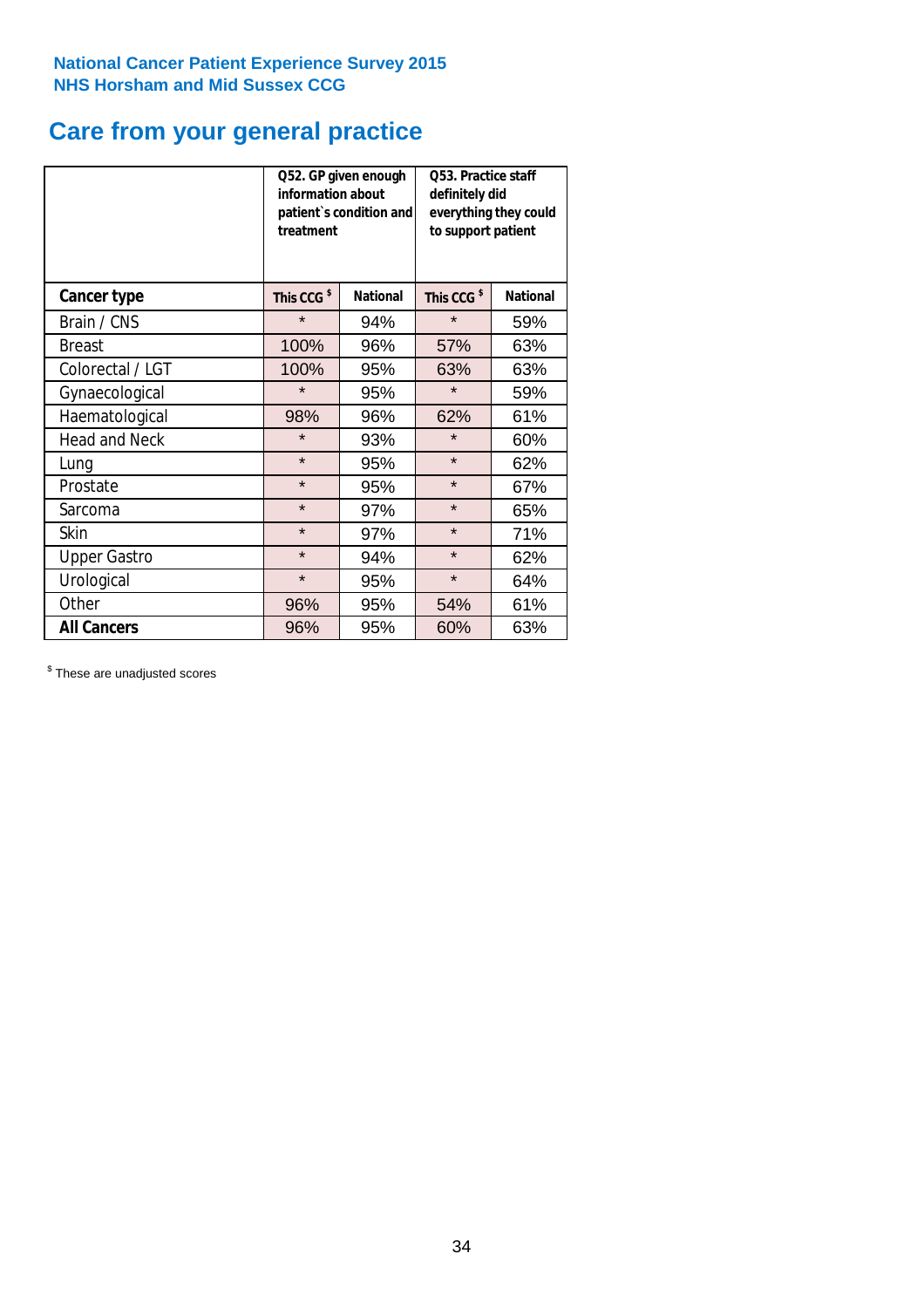# **Your overall NHS care**

|                      | Q54. Hospital and<br>community staff<br>always worked well<br>together |                 | Q55. Patient given a<br>care plan |                 | Q56. Overall the<br>administration of the<br>care was very good /<br>qood |                 | Q57. Length of time for<br>attending clinics and<br>appointments was<br>right |                 |
|----------------------|------------------------------------------------------------------------|-----------------|-----------------------------------|-----------------|---------------------------------------------------------------------------|-----------------|-------------------------------------------------------------------------------|-----------------|
| <b>Cancer type</b>   | This CCG <sup>\$</sup>                                                 | <b>National</b> | This CCG <sup>\$</sup>            | <b>National</b> | This CCG <sup>\$</sup>                                                    | <b>National</b> | This CCG <sup>\$</sup>                                                        | <b>National</b> |
| Brain / CNS          | $\star$                                                                | 45%             | $\star$                           | 29%             | $\star$                                                                   | 84%             | $\star$                                                                       | 60%             |
| <b>Breast</b>        | 55%                                                                    | 60%             | 35%                               | 35%             | 91%                                                                       | 90%             | 57%                                                                           | 64%             |
| Colorectal / LGT     | 59%                                                                    | 60%             | 41%                               | 36%             | 83%                                                                       | 88%             | 68%                                                                           | 68%             |
| Gynaecological       | $\star$                                                                | 58%             | $\star$                           | 29%             | $\star$                                                                   | 89%             | $\star$                                                                       | 66%             |
| Haematological       | 56%                                                                    | 63%             | 22%                               | 33%             | 94%                                                                       | 92%             | 51%                                                                           | 62%             |
| <b>Head and Neck</b> | $\star$                                                                | 58%             | $\star$                           | 34%             | $\star$                                                                   | 89%             | $\star$                                                                       | 65%             |
| Lung                 | $\star$                                                                | 63%             | $\star$                           | 32%             | $\star$                                                                   | 89%             | $\star$                                                                       | 70%             |
| Prostate             | $\star$                                                                | 63%             | $\star$                           | 36%             | $\star$                                                                   | 87%             | $\star$                                                                       | 71%             |
| Sarcoma              | $\star$                                                                | 60%             | $\star$                           | 31%             | $\star$                                                                   | 90%             | $\star$                                                                       | 63%             |
| Skin                 | $\star$                                                                | 69%             | $\star$                           | 39%             | $\star$                                                                   | 89%             | $\star$                                                                       | 73%             |
| <b>Upper Gastro</b>  | $\star$                                                                | 58%             | $\star$                           | 36%             | $\star$                                                                   | 88%             | $\star$                                                                       | 66%             |
| Urological           | 71%                                                                    | 62%             | $\star$                           | 26%             | 84%                                                                       | 84%             | 68%                                                                           | 73%             |
| Other                | 67%                                                                    | 56%             | 21%                               | 29%             | 88%                                                                       | 87%             | 50%                                                                           | 61%             |
| <b>All Cancers</b>   | 61%                                                                    | 61%             | 28%                               | 33%             | 89%                                                                       | 89%             | 59%                                                                           | 66%             |

|                      | Q58. Taking part in<br>cancer research | discussed with patient | Q59. Patient's average<br>rating of care scored<br>from very poor to very<br>good |                 |  |
|----------------------|----------------------------------------|------------------------|-----------------------------------------------------------------------------------|-----------------|--|
| <b>Cancer type</b>   | This CCG <sup>\$</sup>                 | <b>National</b>        | This CCG <sup>\$</sup>                                                            | <b>National</b> |  |
| Brain / CNS          | $\star$                                | 32%                    | $\star$                                                                           | 8.5             |  |
| <b>Breast</b>        | 18%                                    | 28%                    | 8.8                                                                               | 8.8             |  |
| Colorectal / LGT     | 19%                                    | 22%                    | 8.8                                                                               | 8.7             |  |
| Gynaecological       | $\star$<br>27%                         |                        | $\star$                                                                           | 8.7             |  |
| Haematological       | 27%                                    | 36%                    | 8.8                                                                               | 8.8             |  |
| <b>Head and Neck</b> | $\star$                                | 21%                    | $\star$                                                                           | 8.6             |  |
| Lung                 | $\star$                                | 34%                    | $\star$                                                                           | 8.6             |  |
| Prostate             | $\star$                                | 35%                    | $\star$                                                                           | 8.6             |  |
| Sarcoma              | $\star$                                | 29%                    | $\star$                                                                           | 8.7             |  |
| Skin                 | $\star$                                | 17%                    | $\star$                                                                           | 8.9             |  |
| <b>Upper Gastro</b>  | $\star$                                | 30%                    | $\star$                                                                           | 8.6             |  |
| Urological           | 22%                                    | 14%                    | 8.6                                                                               | 8.5             |  |
| Other                | 22%                                    | 31%                    | 8.5                                                                               | 8.6             |  |
| <b>All Cancers</b>   | 26%                                    | 28%                    | 8.7                                                                               | 8.7             |  |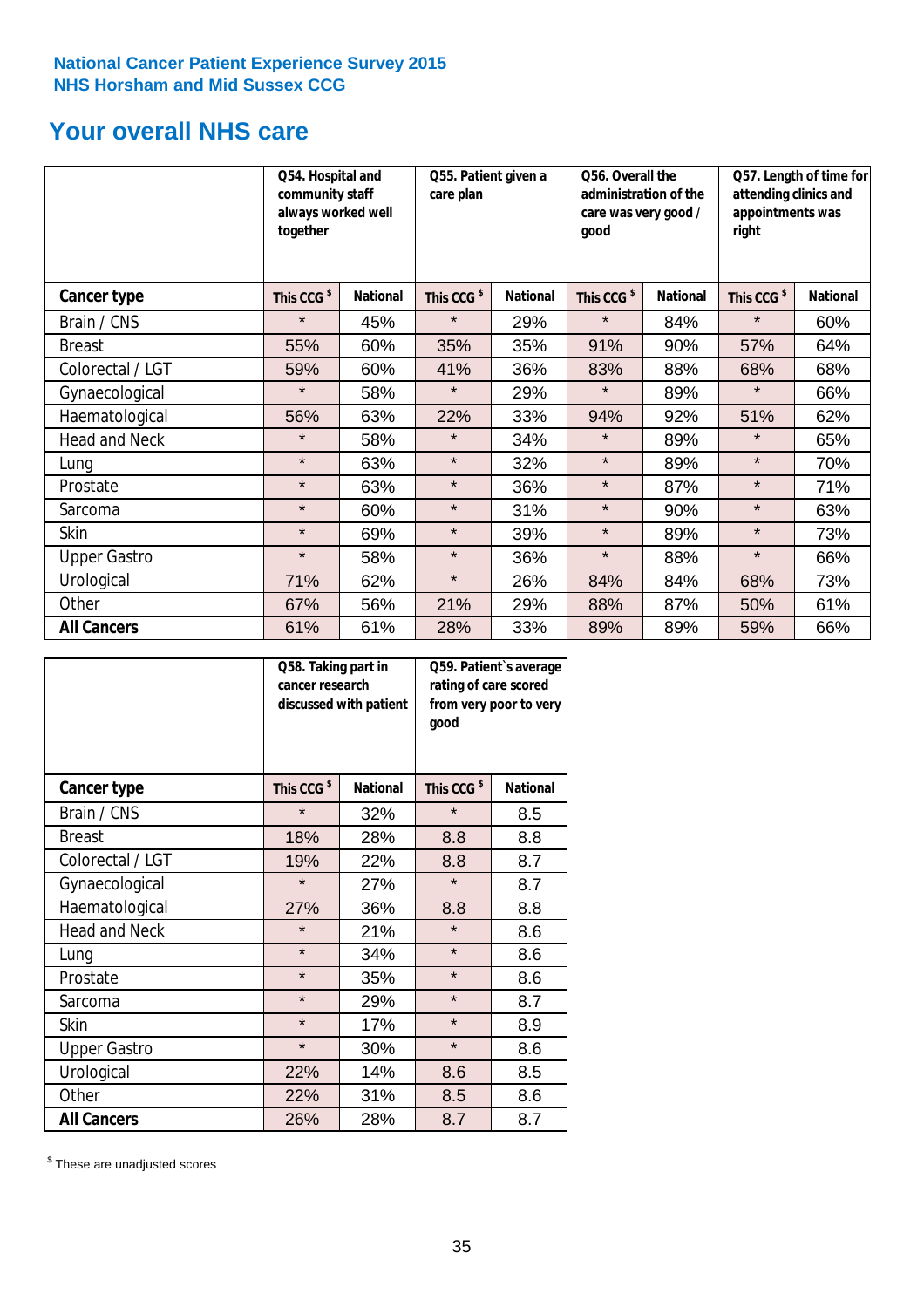## **Annex**

### **Methodology**

The sample for the survey included all adult (aged 16 and over) NHS patients, with a confirmed primary diagnosis of cancer, discharged from an NHS Trust after an inpatient episode or day case attendance for cancer related treatment in the months of April, May and June 2015.

The patients included in the sample had relevant cancer ICD10 codes (C00-99 excluding C44 and C84, and D05) in the first diagnosis field of their patient records, applied to their patient files by the relevant NHS Trust, and were alive at the point at which fieldwork commenced. Deceased checks were undertaken on up to three occasions during fieldwork, to ensure that questionnaires were not sent to patients who had died since their treatment.

Trust samples were checked rigorously for duplicates and patient lists were also de-duplicated nationally to ensure that patients did not receive multiple copies of questionnaires.

The fieldwork for the survey was undertaken between October 2015 and March 2016.

For the first time, the survey used a mixed mode methodology. Questionnaires were sent by post with two reminders where necesssary, but also included an option to complete online. A Freephone helpline was available for respondents to ask questions about the survey, to enable them to complete their questionnaires over the phone, and to provide access to a translation and interpreting facility for those whose first language was not English.

The Health Research Authority supported the survey by granting Section 251 approval.

### **Further information**

Further information on survey methodology, as well as all of the national and local reports and data, is available at www.ncpes.co.uk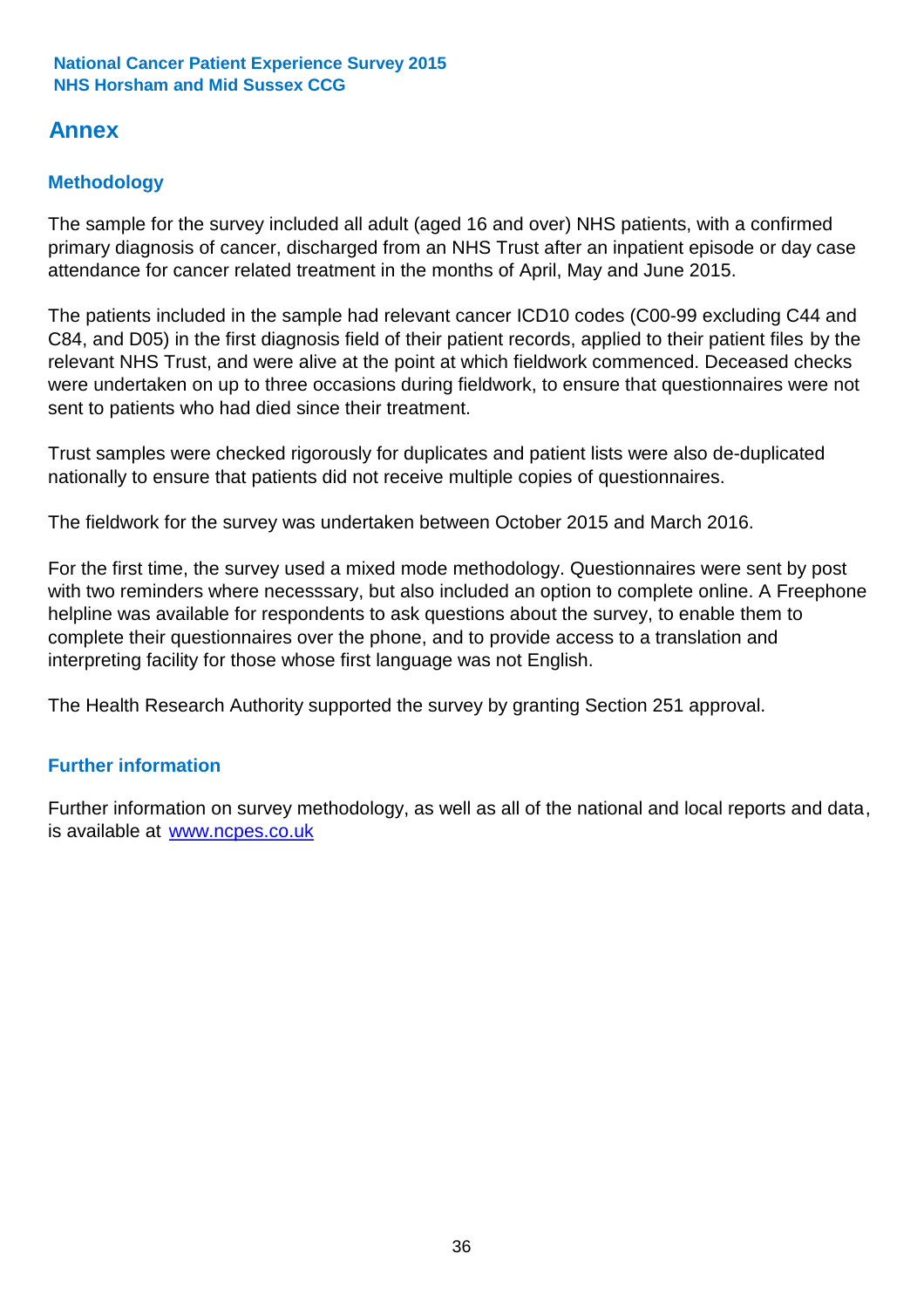### **Redevelopment of the 2015 survey**

A number of significant changes have been made to the National Cancer Patient Experience Survey in 2015:

- the length of the questionnaire has been reduced
- response options have been reviewed and changed to make them consistent throughout the survey
- some of the questions and / or answer options have been changed so that they are now in line with questions in other patient surveys (e.g. the Care Quality Commission national patient surveys), to improve comparability between them
- the topic areas within the questionnaire have been redesigned to capture the whole patient journey.

There are 50 questions in the questionnaire that relate directly to patient experience. Of these, 14 remain unchanged from previous years; and a further 21 have been slightly amended. We draw caution in directly comparing data from the 2015 survey to the findings of the previous CPES surveys, even for identical questions. Changes in the structure of the survey instrument (questionnaire) and also the administration of the survey (calendar period and length of time from sampling to field work start and completion) may influence nationwide averages, although these features will not greatly impact on relative comparisons (e.g. between patient groups or hospitals).

The other 15 questions are either new or substantially changed from previous years.

It is expected that there will be few, if any changes, to the questionnaire going forward so we will be able to compare the results year on year. Where changes are necessary they are expected to be for methodological reasons or to improve question reliability.

Another significant change in 2015 is that an online version of the questionnaire has been developed. The online version was developed to make the questionnaire more accessible for respondents. This may have an impact on the demographic characteristics of the respondents. This may be an improvement if previously underrepresented groups have responded. However, changes to the demographics of respondents may have implications on the overall results - and again, leads us to draw caution in directly comparing results with previous years.

### **Official Statistics**

The 2015 survey data has been published for the first time as Official Statistics. The 2015 survey data has been produced and published in line with the Code of Practice for Official Statistics.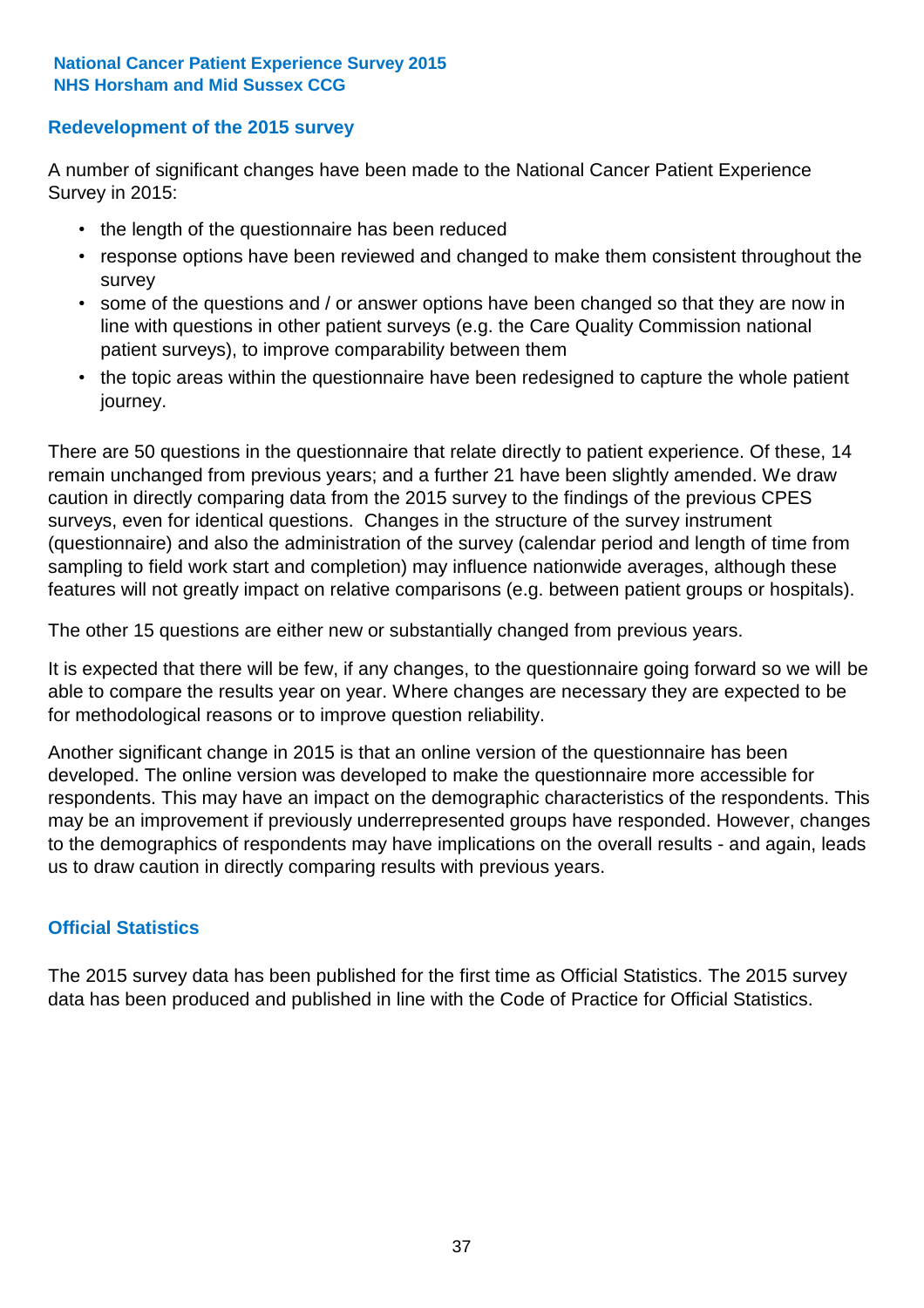### **Scoring methodologies**

49 of the 50 questions relating directly to patient experience have been summarised as the score of the percentage of patients who reported a positive experience. For example:

- question 6 asks: "Overall, how did you feel about the length of time you had to wait for your test to be done?". Responses have been recorded as positive only for those patients who selected the first option ("It was about right")
- question 11 asks: "When you were told you had cancer, were you given written information about the type of cancer you had?". Responses have been recorded as positive only for those patients who selected the first option ("Yes, and it was easy to understand").

Where options do not provide any information on positive/negative patient experience (e.g. "Don't know / can't remember"), they are excluded from the score.

The other question (question 59) asks respondents to rate their overall care on a scale of 0 to 10. Scores have been given as an average on this scale.

A copy of the 2015 questionnaire, marked up with all of these scoring conventions, is available at www.ncpes.co.uk

Further details on the scoring methodology can be found in the technical document for the survey, available at <u>www.ncpes.co.uk</u>

#### **Case-mix adjustment**

For the first time in 2015, case-mix adjusted findings are being presented alongside unadjusted results for CCGs. Case-mix adjustment allows us to account for the impact that differing patient populations might have on results. By using the case-mix adjusted estimates we can obtain a greater understanding of how a CCG is performing given their patient population.

The factors taken into account in this case-mix adjustment are gender, age, ethnic group, deprivation, and tumour group.

For further details on case-mix adjustment, please refer to the technical document for the survey, available at www.ncpes.co.uk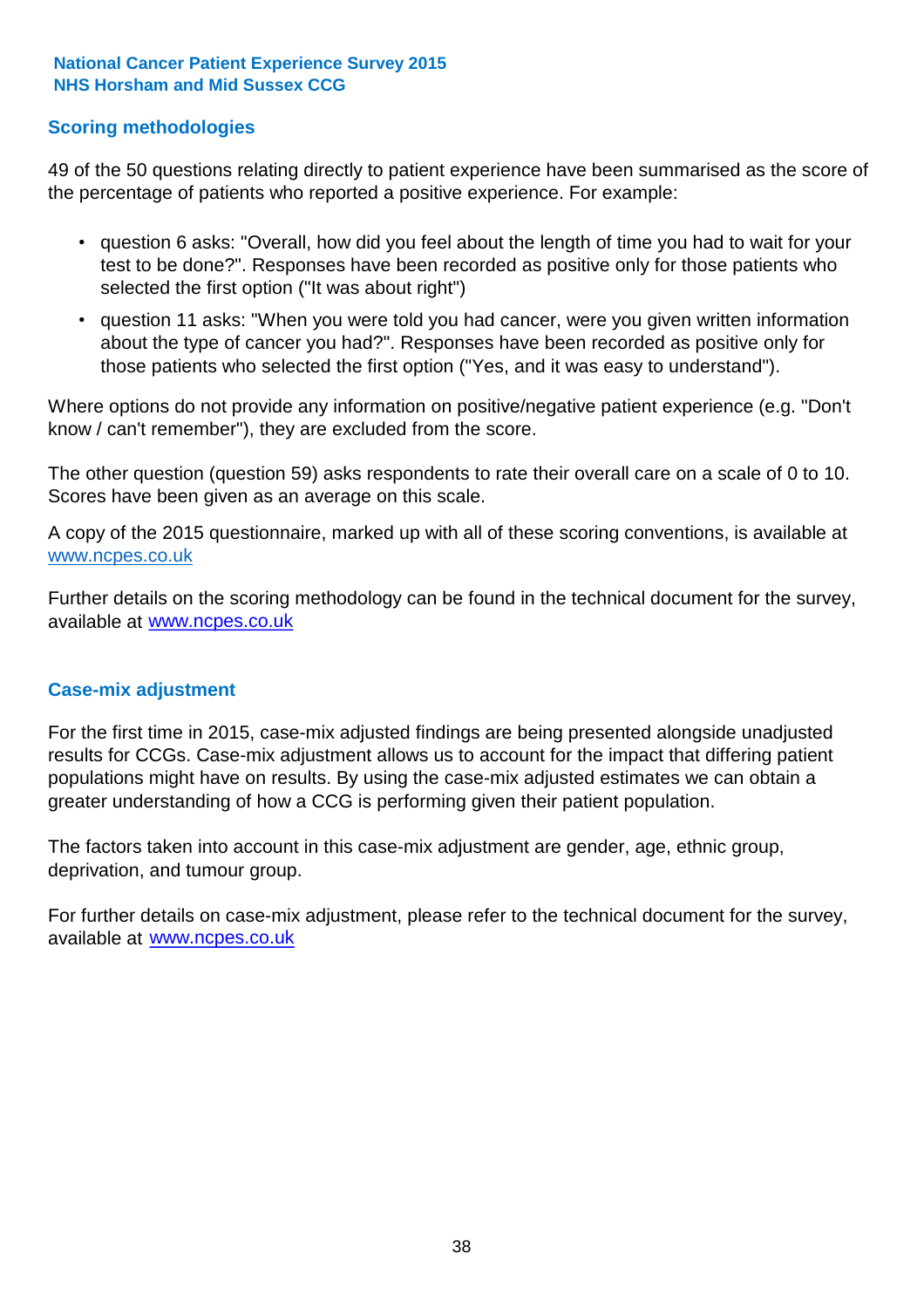### **Response Rates**

|                 | Sample<br><b>Size</b> | <b>Excluded</b> | Adjusted<br><b>Sample</b> | <b>Not</b><br><b>Returned Refused</b> | <b>Blank</b>    | Completed | Response<br>Rate |
|-----------------|-----------------------|-----------------|---------------------------|---------------------------------------|-----------------|-----------|------------------|
| <b>National</b> | 116,991               | 8.719           | 108,272                   | 33,168                                | 3.918           | 71,186    | 66%              |
| 09X             | 443                   | 22              | 421                       | 117                                   | 16 <sup>l</sup> | 288       | 68%              |

#### **Respondents by tumour group**

The tables below show the numbers of patients from each tumour group and the age and gender distribution of these patients.

| <b>Tumour Group</b>  | Number of<br>respondents* |  |  |
|----------------------|---------------------------|--|--|
| Brain / CNS          | 4                         |  |  |
| <b>Breast</b>        | 47                        |  |  |
| Gynaecological       | 11                        |  |  |
| Colorectal / LGT     | 29                        |  |  |
| Lung                 | 19                        |  |  |
| <b>Skin</b>          | 11                        |  |  |
| Haematological       | 70                        |  |  |
| <b>Upper Gastro</b>  | 19                        |  |  |
| Other                | 19                        |  |  |
| Urological           | 26                        |  |  |
| Prostate             | 23                        |  |  |
| Sarcoma              | $\overline{4}$            |  |  |
| <b>Head and Neck</b> | 6                         |  |  |

*\* These figures may not match the numerator for all questions in the 'Comparisons by tumour group' section of this report, because not all questions were answered by all respondents.*

### **Respondents by age and gender**

The questionnaire asked respondents to give their year of birth. This information has been amalgamated into 8 age bands. The age and gender distribution for the CCG was as follows:

|             | 16-24 | 25-34 | 35-44 | 45-54 | 55-64 | 65-74 | 75-84 | $85+$ | Total |
|-------------|-------|-------|-------|-------|-------|-------|-------|-------|-------|
| <b>Male</b> | ⌒     |       |       | 12    | 21    | 51    | 48    |       | 147   |
| Female      |       |       |       | 23    | 39    | 38    | 28    |       | 141   |
| Total       |       |       | 10    | 35    | 60    | 89    | 76    | 13    | 288   |